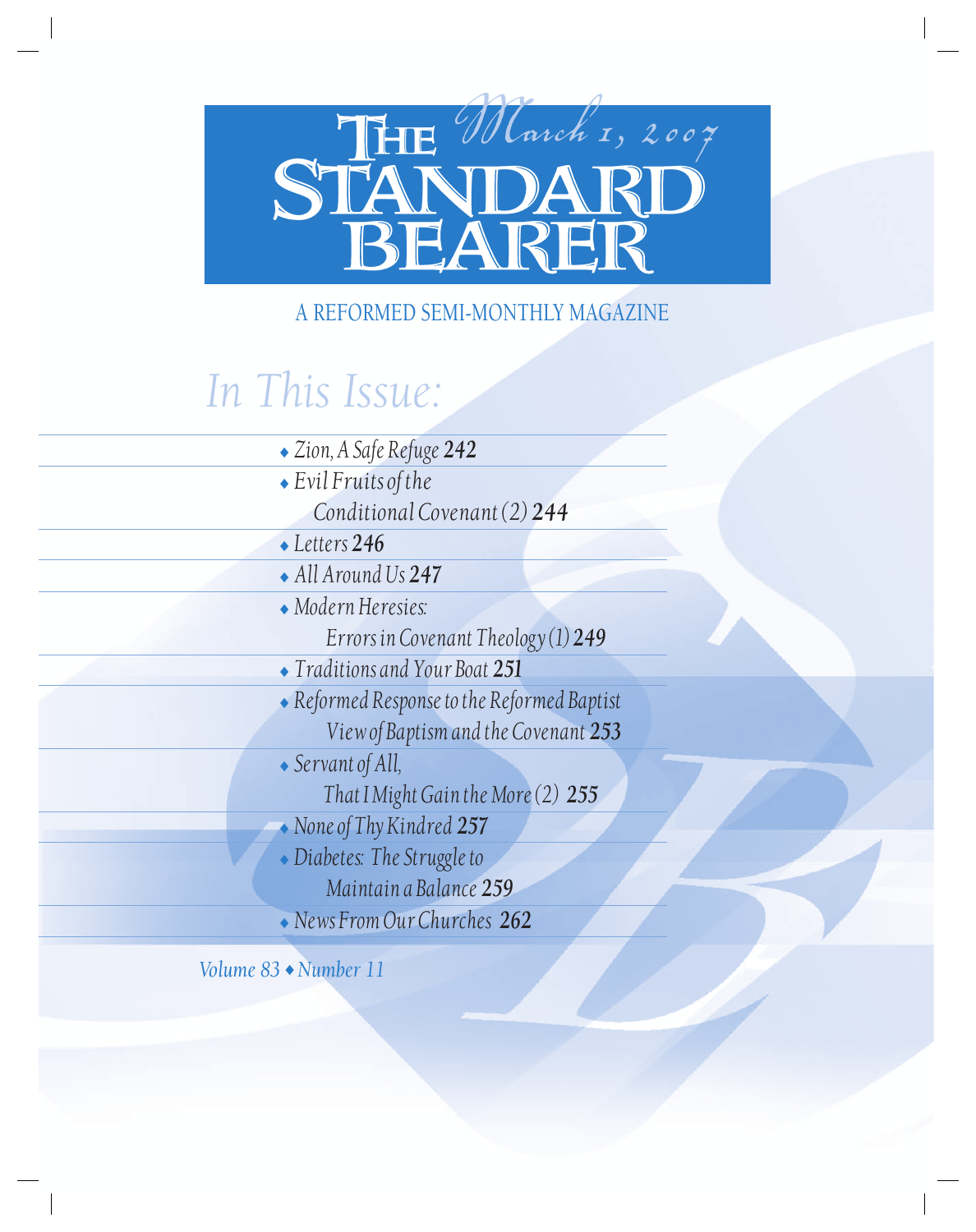## *Meditation Rev. Rodney Miersma*

# *Zion, A Safe Refuge*

*What shall one then answer the messengers of the nation? That the LORD hath founded Zion, and the poor of his people shall trust in it.*

#### Isaiah 14:32

n order to understand the comfort given to God's people in this text, we must I n order to understand the comfort given to God's<br>people in this text, we must<br>understand a little bit of the background of these words from the mouth of the prophet Isaiah.

First, beginning with verse 4 there is the proverb that God's people take up and sing about the destruction of Babylon. Babylon at the time was small, but the prophecy looks ahead to the time when it becomes a world power.

Secondly, there is the announcement of judgment that God shall accomplish upon Assyria. Their might would be broken upon the mountains of Israel (vv. 24-27). This was literally fulfilled under Sennacherib and Rabshakeh.

Finally, there is the judgment against the Philistines (vv. 29-30).

*Rev. Miersma is pastor of the Loveland Protestant Reformed Church in Loveland, Colorado.*

*The Standard Bearer (ISSN 0362-4692) is a semi-monthly, except monthly during June, July, and August, published by the Reformed Free Publishing Association, Inc., 1894 Georgetown Center Dr., Jenison, MI 49428-7137.*

#### **REPRINT POLICY**

*Permission is hereby granted for the reprinting of articles in our magazine by other publications, provided: a) that such reprinted articles are reproduced in full; b) that proper acknowledgment is made; c) that a copy of the periodical in which such reprint appears is sent to our editorial office.*

#### **EDITORIAL POLICY**

*Every editor is solely responsible for the contents of his own articles. Contributions of general interest from our readers and questions for The Reader Asks department are welcome. Contributions will be limited to approximately 300 words and must be signed.*

242/*Standard Bearer*/March 1, 2007

Palestina sometimes refers to the whole land, but here it refers to the land of Philistia. In this light we can understand the rod that smote her, referring to David, Judah, and Jerusalem. Under Ahaz that rod was broken. Later that rod was again strengthened in the days of Hezekiah. These victories of Judah ultimately point to Christ, who overcomes the world through His suffering and death and presently shall judge all the enemies of His people.

However, there is still another judgment upon the Philistines (v. 31). From the north shall come a mighty army—first Assyria, then Babylon, followed by the Medes and Persians, the Greeks, and finally Rome. What will become of Philistia? It will be completely trampled by its enemies.

But now the real question, in light of this, that concerns God's people. What will happen to Jerusalem, which dwells in the same land? What do you answer these messengers? The answer is, "Jehovah has founded Zion, that the poor of the people may trust in it." This answer may be applied to us as well when it becomes dark in the world, when God's judgments come upon the ungodly world. We may well ask, what will become of us, Zion, in the midst of that world?

The answer is in that the church is Zion. It is the church as a whole as she exists from the time of Adam to and including eternity. It is the peculiar treasure that God has chosen in His eternal counsel. This Zion was manifested in different forms throughout the ages. In the old dispensation it pointed, first of all, to the holy mountain in Jerusalem upon which was built the temple of the Lord. It was a sign of God's presence as He dwelt among His people and a sign of the covenant of God as He had fellowship with His people. Upon this same mount was built the palace of the king, from which God typically ruled His people through an earthly king. This mountain was the heart of the city of God, Jerusalem, and therefore often included the idea of the whole city as well as the residents of the kingdom of Judah.

In the new dispensation Zion is the church of God as the body of Christ. No longer is it limited to one nation, but now includes both Jew and Gentile from all nations, tongues, and tribes. God's presence

**EDITORIAL OFFICE CHURCH NEWS EDITOR** *Prof. Russell J. Dykstra Mr. Ben Wigger* 4949 Ivanrest Ave. SW *Grandville, MI 49418 Hudsonville, MI 49426 (e-mail: dykstra@prca.org) (e-mail: benjwig@juno.com)*

*The Standard Bearer The Standard Mr. Timothy Pipe c/o B. VanHerkandard Bearer C/o B. VanHerkand Georgetown Center Dr. 66 Fraser St. 1894 Georgetown Center Dr. 66 Fraser St. Jenison, MI 49428-7137 Wainuiomata, New Zealand PH: (616) 457-5970 (e-mail: tim@rfpa.org)* 

1894 Georgetown Center Dr. *Jenison, MI 49428-7137*

**BUSINESS OFFICE NEW ZEALAND OFFICE** *The Standard Bearer*<br>*c*/o *B. VanHerk* 

*FAX: (616) 457-5980* **UNITED KINGDOM OFFICE** *78 Millfield, Grove Rd.* **Postmaster:** *Ballymena, Co. Antrim Send address changes to BT43 6PD**Northern Ireland The Standard Bearer (e-mail: cprfaudiostore@*

**SUBSCRIPTION PRICE**

*\$17.00 per year in the U.S., US\$20.00 elsewhere.*

#### **ADVERTISING POLICY**

*The Standard Bearer does not accept commercial advertising of any kind. Announcements of church and school events, anniversaries, obituaries, and sympathy resolutions will be placed for a \$10.00 fee. These should be sent to the Editorial Office and should be accompanied by the \$10.00 fee. Deadline for announcements is one month prior to publication date.*

*16mm microfilm, 35mm microfilm and 105mm microfiche, and article copies are available through University Microfilms International.*

*Website for RFPA: www.rfpa.org Website for PRC: www.prca.org*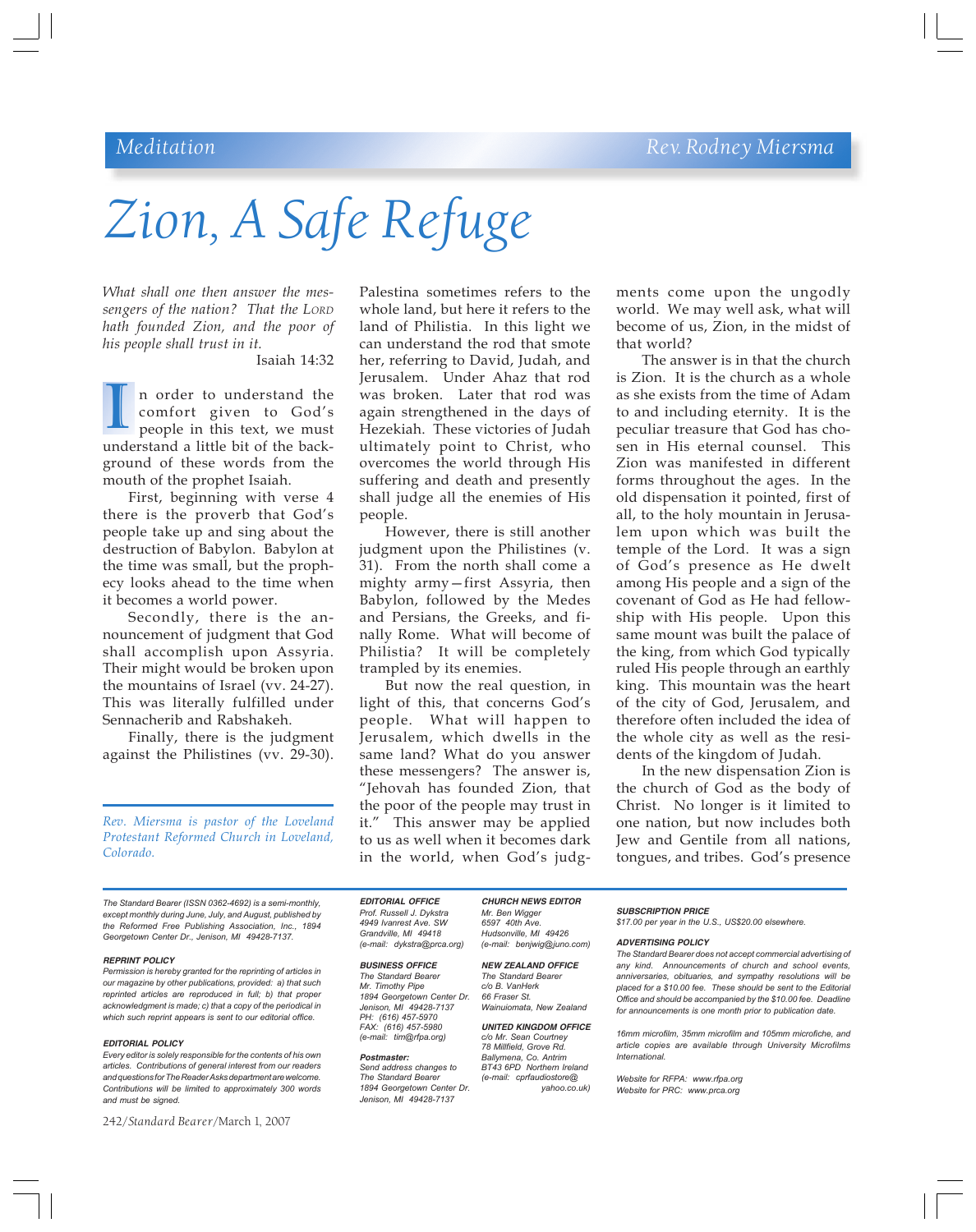and power are now represented in one Person, His only begotten Son, who is the head of the church, King and Priest forever after the order of Melchisedec.

Finally, there is the Zion of heaven. "But ye are come unto mount Sion, and unto the city of the living God, the heavenly Jerusalem, and to an innumerable company of angels" (Heb. 12:22). Here God eternally tabernacles with His people in Christ.

This Zion is our safe refuge. It is where one puts his trust for one's safekeeping. Stronger yet, it is an actual dwelling in that place of trust. Hence, one dwells in peace and quiet, perfectly assured of his safety.

A refuge from what? At the time of the prophecy it was safety from the world powers, Babylon, Assyria, and Philistia. Judgments are announced against them. These were prophetic of the final judgment. Zion is God's church, a church that is in the midst of a world that comes under God's judgment. In general, all are under the curse because of sin. More specifically, these judgments are seen in the flood and in the destruction of Sodom, Gomorrah, and Jerusalem. In addition, there are wars and plagues. All are forerunners of the final judgment of the entire world power and the destruction of all things. But Judah is safe because they receive the comforting answer that "Jehovah hath founded Zion; there the poor of His people shall be safe."

How can this possibly be? Because she is founded by Jehovah! The I AM THAT I AM is the Almighty Builder, apart from whom no creature has any power. Zion's power was of God. He was her Defender. "For the LORD of hosts hath purposed it, and who shall disannul it? And his hand is stretched out, and who shall turn it back?" (v. 27). As the unchangeable One, He neither increases nor decreases. Therefore His work is a reflection of Himself. A work is

no stronger than its builder. Therefore the work is eternal, the foundation of Zion shall never be destroyed, the sons of Jacob shall never be consumed (Mal. 3:6).

All this is rooted in God's eternal counsel, for God chose Zion to be a foundation. "For the LORD hath chosen Zion; he hath desired it for his habitation" (Ps. 132:13). From this we see that Zion is the work of God alone. He laid the foundation, in which is the strength of the building. Zion has a foundation that can weather the storms of all ages. Instead of being destroyed by judgment, Zion is saved through judgment. All the storms and judgment are sent for the glory of God's Zion.

By now you can surmise that the foundation is Christ, a foundation that was first of all laid in eternity. God chose and ordained Him to be such. From that point of view, the foundation is firm, strong, solid, unchangeable, unmovable, because He is the eternal Son of God.

This foundation was also laid in time, when the triune covenant God sent His Son in the flesh to be a foundation. In order to save us, Christ had to assume our human nature, be born of a woman, under the law. God so formed and fashioned Him for a foundation of His righteousness in His death. God is just, and the punishment of sin has to be satisfied. Christ died in order that we might live.

God formed Him for a foundation in the resurrection, ascension, and glorification. Christ imparts His life to us as the resurrected Lord of life. There is no salvation possible outside of Christ. Through the bond of faith by grace flow the benefits of salvation.

And now the Word as preached by the apostles and prophets is the foundation of which Jesus Christ is the chief cornerstone. We, the church, are built upon that foundation unto a holy habitation of God. Not even the gates of hell can prevail against it.

It is clear that there is no salvation in that which has no foundation and is ultimately destroyed. God's people do not trust in or seek refuge in the things of this world. Nor do they seek it in human wisdom or in the powers of the world. The people of the Lord seek refuge in Zion, in that which has its foundations made by God and defended by Him.

This was true of Judah in the old dispensation. Zion was a citadel and stronghold, surrounded by high walls, towers, and deep ravines. Of it the psalmist wrote, "They that trust in the LORD shall be as mount Zion, which cannot be removed, but abideth for ever. As the mountains are round about Jerusalem, so the LORD is round about his people from henceforth even for ever" (Ps. 125:1, 2).

This is true also of the church in the new dispensation. Salvation is not possible outside of the church. Christ saves us. The church is the living body of Christ, who is its head. Only in the church does Christ work with His Word and Spirit. God only calls and delivers through the Word in the church.

And finally this is true of the church in eternity. The redeemed shall live on Mt. Zion under the protection of the Lamb of God. All nations shall have been subjected under His feet.

This is not for everybody. No, it is for the poor of His people. This is not to be understood in the sense of earthly, material poverty, although this also may be true. By poor is meant oppressed—oppressed by the world, for they have no place here on earth. They are pilgrims and strangers. They are pursued and persecuted because of their righteousness. Oppressed are they also by sin, by which they increase their guilt day by day. They are conceived and born in guilt and in unrighteousness. They are still of the earth earthy. Sin works in them. They will not what they do; and they do not what they will.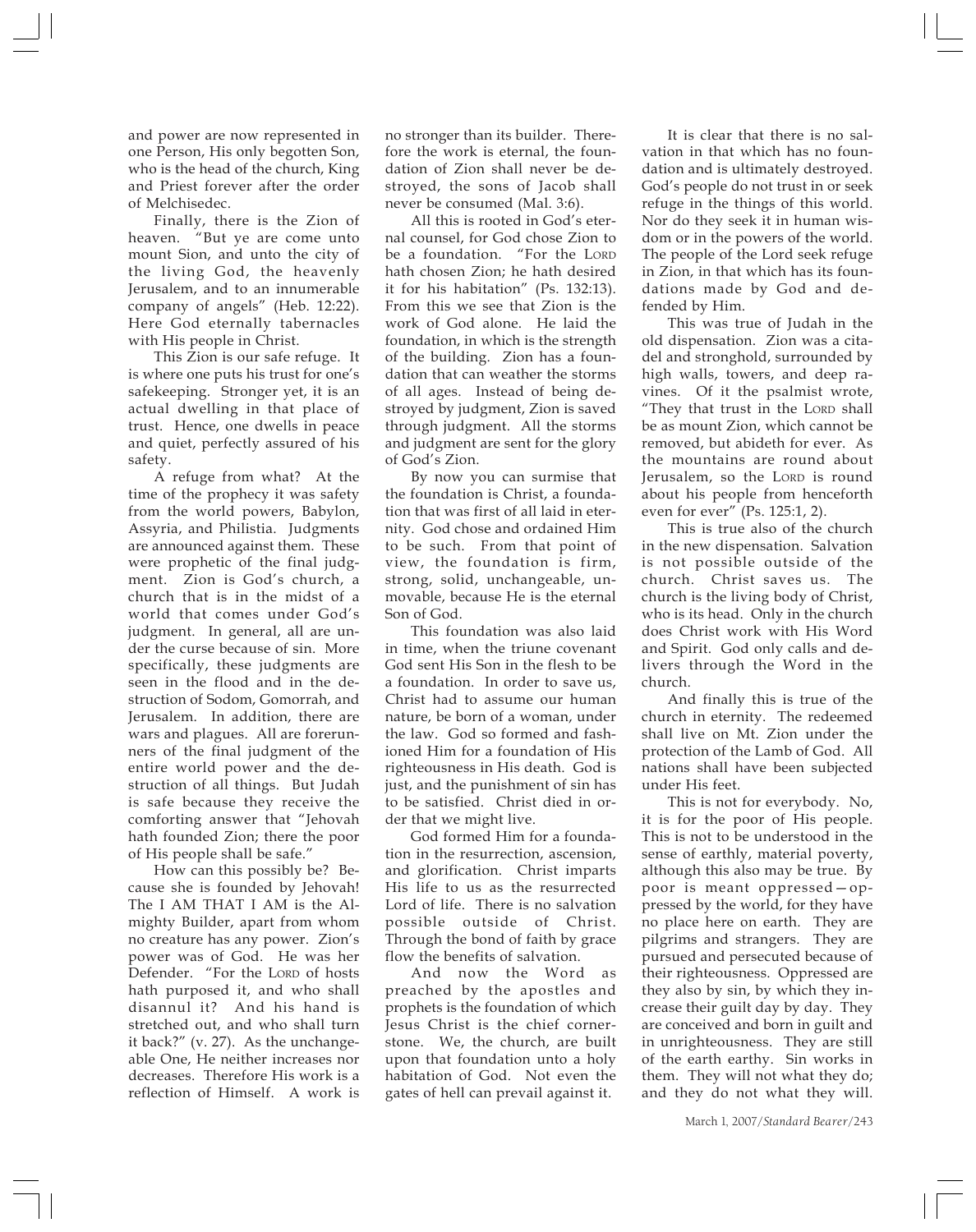Being so oppressed they cry out for final redemption in the second coming of our Lord Jesus Christ.

Zion is a refuge for them. The oppressed flee there with their guilt, sin, and death, with respect to the power of the enemy and to the judgment over the whole world. Here they find safety and refuge over against the attacks of the wicked world. Here is preservation in the midst of judgments.

People of God, this is our comfort, for our God is a gracious God who will not forsake the work of His hands. We will be preserved through all dangers. "So shall the LORD of hosts come down to fight for Zion, and for the hill thereof. As birds flying, so will the LORD of hosts defend Jerusalem; defending also he will deliver it; and passing

over he will preserve it" (Is. 31:4b, 5). We will be saved by the judgment of God against the wicked, not destroyed. God is a covenant God who is faithful to His promise.

What shall one then answer? "The LORD hath founded Zion." Therefore it is a safe refuge for all God's oppressed people. Zion shall stand forever!

## *Editorial Prof. Russell Dykstra*

# *Evil Fruits of the Conditional Covenant (2) Unbridled Divorce and Remarriage*

he doctrine of a conditional covenant makes the covenant of grace to be some sort of agreement between two parties—God and man. According to this view of the covenant, God promises to be the God of the covenant people and to bless them with salvation. However, God makes demands upon His covenant people. The people must believe God's Word and obey His law. This is the condition they must fulfill in the covenant, either to ratify the covenant or to maintain it (that is, cause the covenant to be continued with them). T

Such a conditional covenant is established with every child of believers. It is said that God personally seals His promise to each child at baptism. Ordinarily, this view of the covenant maintains that these children receive grace equipping each to face the demands of God and to accept or reject the covenant promises. Election is excluded from any discus-

sion of who receive the gracious covenant promises. Election does not govern a conditional covenant.

From the above it is plain that a conditional covenant is also a breakable covenant. If a man does not keep his part, he is denied (loses?) the covenant blessings. If he does not believe God's promises to him, or if he rebels against God's law, he becomes a covenant breaker. Such a view of God's covenant insists that God made a covenant with the likes of Esau and Judas Iscariot. They had a real covenant with God, a covenant of friendship and love, but because they rejected God and His covenant, God rejected them.

This conditional covenant is sometimes described as an unbreakable covenant, in the sense that God forbids man to break it. Thus it *should not be broken*. However, the sad reality is that man *does* break the covenant by refusing to believe and obey.

Recall that our intent in these articles is not to refute the doctrine of a conditional covenant as such. Rather, the purpose is to show that the conditional covenant is bearing evil fruit, which fruit is corrupting the body of truth. For all truth is related. An error in one doctrine will inevitably produce other doctrinal errors, spreading first to those doctrines most closely connected with the error.

With regard to the doctrine of the covenant, one of the closest and most obvious relationships is its connection to marriage. For clarity's sake, it would be good to define that relationship. Some have described marriage as a *symbol* of the covenant of grace. Since a symbol in Scripture is an earthly object that points to a heavenly and spiritual reality, this would be an appropriate characterization of marriage.

It is less correct to speak of marriage as a *type* of the covenant relationship between God and His people. For a *type* is an Old Testament person, institution, place, or event that foreshadows a future spiritual reality. The future reality pictured in a type belongs to the age of fulfillment—the new dispensation, leading into the new heaven and earth. Thus the Old Testament types are pictures or shadows that are fulfilled in the coming of Christ.

*Previous article in this series: February 15, 2007, p. 220.*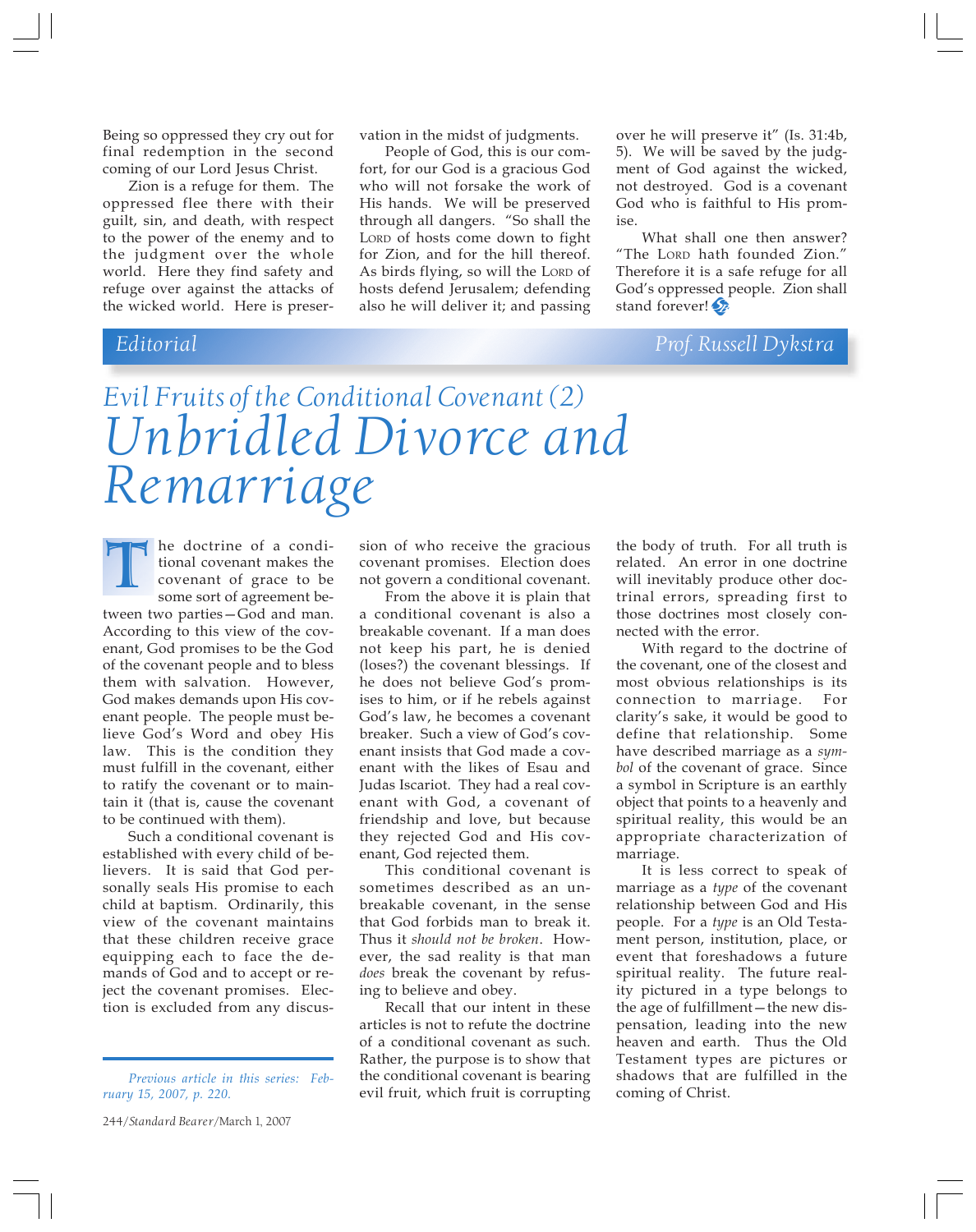With the coming of Christ, the church received the reality and the type fell away. After Christ suffered and died on the cross, the believing Israelite no longer brought a lamb or bull for a sin offering the reality had come, namely, Christ's atoning death. After Christ ascended into heaven, the church no longer insisted that the temple was the only place where God dwelt and must be worshiped. They had the reality to which the temple pointed—Christ and His body.

Thus it should be plain that the institution of marriage is not a type, in that technical sense of a type. For already in the Old Testament, Israel had the reality to which marriage pointed, namely, God's covenant of grace. God established His covenant with Abraham and his seed, and with Israel. Besides, marriage did not fall away with the coming of Christ. It remains yet today as a creation ordinance.

Identifying marriage as a type has significant implications because one of the essential truths about types is that a type always fails. David was a type of Christ the conquering King, but he fell deeply into sin. The sacrifices were beautiful pictures of Christ's atoning death, but they did not pay for so much as one sin. By such failures, God made sure that the people knew—this is only a shadow, not the reality.

On the premise that marriage is a type, it is argued that it must fail. And its failure, it is alleged, is that the bond of marriage is dissolved by divorce. Sin, divorce, remarriage—they are all lamentable, but that is what we should expect, for it is a type, and a type always fails. Though God never breaks His covenant bond with His people, in the type, marriage, the bond often is broken.

This is wrong from many points of view, but especially as it is based on the notion that marriage is a type of God's gracious covenant.

Marriage is a symbol or picture of the covenant. Herman Hoeksema used the word "reflection" to describe the covenant's relationship to marriage—"marriage is a reflection of God's unbreakable covenant." That captures the relationship best. It reminds us that the reality is God's covenant, and that marriage is but a reflection of that covenant.

This is so clearly taught in Scripture that a few references will suffice. Ezekiel 16 describes in picture language how God gave life to Israel, established His covenant with Israel, and spoke of being married to her. God reminds Israel that He is her husband (Is. 54:5; Jer. 31:32) and that Israel is betrothed to Him (Hos. 1:19, 20). In the New Testament, Christ is described as the bridegroom, and the church is the bride (Eph. 5:22-33).

The church has long recognized this reality. Swiss Reformer Bullinger wrote a large treatise in which he compared marriage to a covenant. Luther spoke of "the covenant of marriage." Calvin likewise saw that the union of the husband and wife in marriage pictured the church's union with Christ. Many books have been written expounding that truth.

Thus, the essence of God's covenant of grace should be, must be, reflected in what the church teaches and practices with regard to the institution of marriage. When God instituted marriage, He made it plain that the husband and wife were so bound together that "they shall be one flesh" (Gen. 2:22). Jesus made reference to that, and added, "Wherefore they are no more twain, but one flesh. What therefore God hath joined together, let not man put asunder" (Matt. 19:6).

The sad reality is that man has disregarded this creation ordinance and despised God's binding together. And sadder still is that this is commonly found within the church! Churches that are the heirs of Luther and Calvin are being ravaged by the plague of divorce. Thus one finds marriage, divorce after a couple years, a couple decades, or a couple months—for virtually any reason, and then remarriage, all with the blessing of the church.

But how can divorce and remarriage for virtually any reason possibly be justified in the church?

This certainly was not the teaching of the church historically. One lengthy and scholarly study of the issue demonstrated that the early church did not so teach. The only allowance for divorce was adultery. And the authors concluded:

One thing appears certain from this study: The New Testament and the early church as a whole are *not* vague or confusing when it comes to the question of remarriage after divorce. It is clear that Jesus said that a man may have one wife or no wife, and if someone puts away their partner for whatever reason they must remain single.<sup>1</sup>

The problem is that the reformers did not follow this teaching of the New Testament and the early church. Heth and Wenham demonstrate that the reformers followed the Dutch humanist Erasmus in his exegesis of key New Testament passages. Matthew 19:9 reads, "And I say unto you, Whosoever shall put away his wife, except it be for fornication, and shall marry another, committeth adultery: and whoso marrieth her which is put away doth commit adultery." Erasmus taught that Jesus was giving a ground for divorce *and* a ground for remarriage, at least for the spouse not guilty of adultery. I Corinthians 7:15 reads, "But if the unbelieving depart, let

<sup>1.</sup> William A. Heth and Gordon J. Wenham, *Jesus and Divorce* (Nashville: Thomas Nelson Publishers, 1985), p. 199.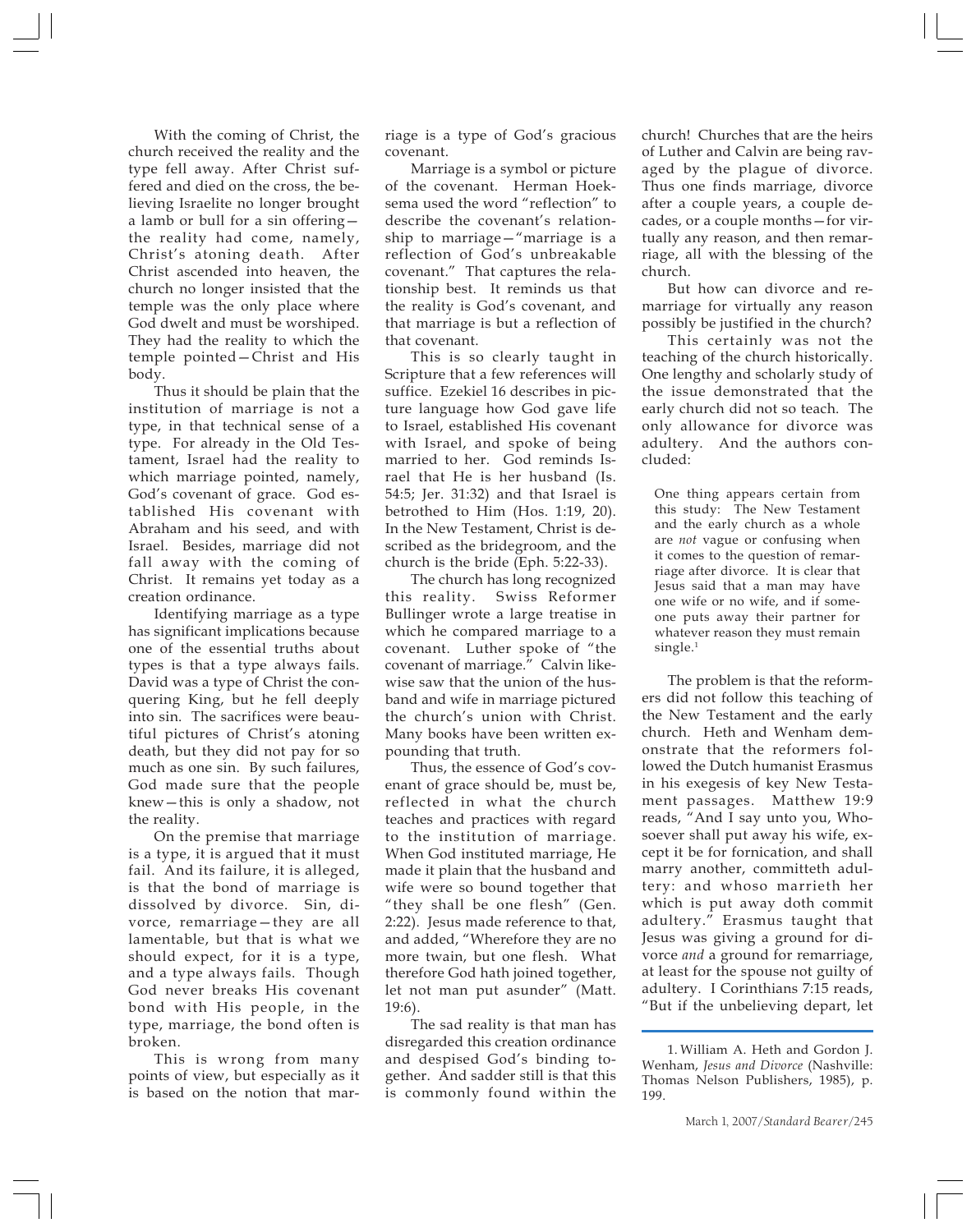him depart. A brother or a sister is not under bondage in such cases." The reformers joined Erasmus in taking this to mean that desertion is a ground for divorce, and for remarriage.

This interpretation of the reformers became creedal for Presbyterians. Chapter 24 of the Westminster Confession of Faith is entitled "Of Marriage and Divorce." Article 5 teaches that "in the case of adultery after marriage, it is lawful for the innocent party to sue out a divorce, and, after the divorce, to marry another, as if the offending party were dead." And Article 6 states that "…nothing but adultery or such willful desertion as can no way be remedied by the church or civil magistrate, is cause sufficient of dissolving the bond of marriage…."

It is not my intent to argue for a radically different interpretation of Matthew 19:9 and I Corinthians 7:15. For that, I refer the reader to the book of Heth and Wenham, David J. Engelsma's books on marriage, and many past issues of the *SB*.

The point I raise is this: How did this rather restricted position of the reformers and of the Westminster—allowing for two grounds for divorce and two grounds for remarriage, for the innocent party—how did that evolve into the situation today where divorce is allowed for any reason,

and remarriage is not forbidden to any?

The key element is found in the wording of the Westminster: "dissolving the marriage bond." The marriage bond is dissolvable by men, through the actions and choices of men. God brings together, and men can put apart, can annihilate the bond that God formed in joining these two into one.

This is a strange phenomenon. Reformed theologians from Calvin to the present write that the marriage bond is indissoluble.2 Yet these same men turn around and claim that the marriage bond is dissolved by divorce! Some follow Calvin's literal statements in his commentary on Matthew 19 to argue that adultery itself dissolves the marriage bond, because Jesus gave that as a ground for divorce and remarriage.

This is very strange. Adultery dissolves a marriage bond? The result, if this be true, is that there are people in your neighborhood who think they are married, but are not, because their spouses have secretly committed adultery, dissolving the marriage bond, but the adultery is not yet discovered.

Even if one takes the position that God dissolves the bond, this dissolving is due to the sin of man, and due to his filing for divorce. Man's acts, man's choices, result in the dissolving of marriage.

Stranger still—the dissolving of

the bond of marriage allows only the innocent party, never the guilty, to remarry. That impossibly contradictory position is what the church tried to maintain for a time. But it failed to hold fast the contradiction. This inevitably led to the situation that is found in all too many churches—Reformed (including Presbyterian) churches—that every divorce dissolves the marriage, regardless of the grounds for divorce. Every divorce accomplishes the mighty work of putting to naught God's act of joining together. Any and all divorcees may remarry.

Let us allow a man who once held a contrary position to inform us of how this is justified. William A. Heth, who co-authored the book *Jesus and Divorce*, which demonstrated forcefully the position quoted above, has changed his mind. He now agrees with what he calls the "majority position."

And as we will learn, his theological justification is the doctrine of a conditional, breakable covenant.

But that must wait until next time.

2. Calvin wrote: "[Christ] states, that the reason why God declared man and wife to be one flesh, was to prevent any one from violating that indissoluble tie by divorce." *Institutes*, 2.12.7. Again, he wrote, "And as he declares that it is not in the power of the husband to dissolve the marriage…." *Commentary on Matthew* 19:6.

#### *Letters*

#### **Thankful for the Psalter**

I write in response to Rev. Daniel<br>Kleyn's article on "Congrega-<br>tional Singing," as it appeared in the write in response to Rev. Daniel Kleyn's article on "Congrega-November 1, 2006 issue of the *SB.* I would like to say that I am so thankful that our PR churches are psalmsinging churches. I am thankful, first, because our Psalter is based on the God-inspired psalms, which makes the songs God-glorifying and God-praising. Second, I am thankful that we have a psalm-based Psalter so that we as adults and children may sing and memorize these psalms, which are the most important songs in our spiritual lives. What a blessing to hear our children sing these psalms and also to hear our parents and other aged saints singing these same psalms at home and in the nursing homes.

Let us never lose our love of God-inspired psalms, for we know

what can happen from one generation to the next. It's happening in the churches around us, where solos, choirs, and hymns have become part of the worship service. The whole congregation must sing, as we will sing in heaven one day.

Let's be worthy of the name Christian by singing psalms to our Savior, especially on the Lord's day. *Ed Reitsma*

Grand Rapids, Michigan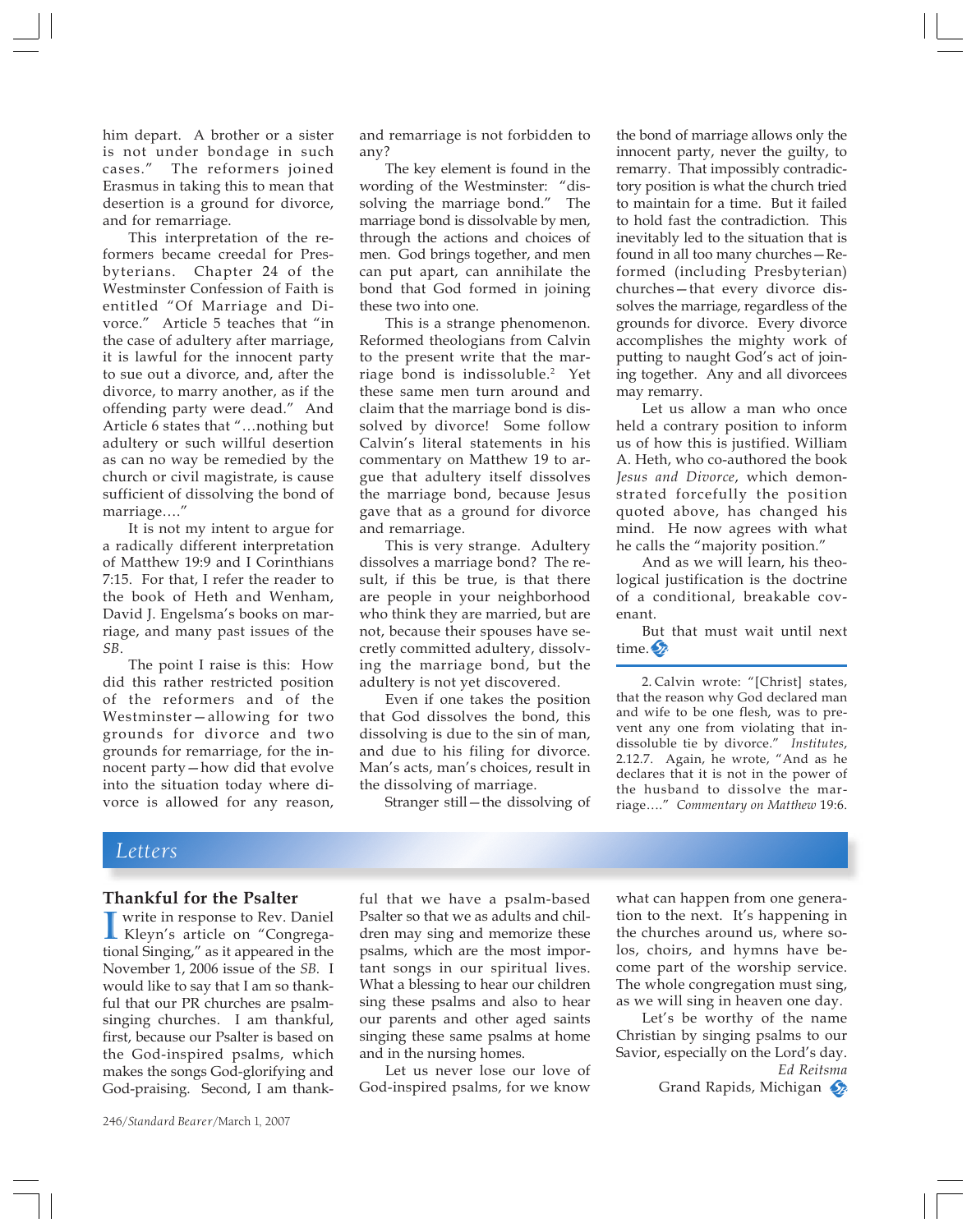## **Religious Freedom and Homosexual Marriage**

In our country, we often take<br>freedom of religion for granted.<br>There is no threat to individual freedom of religion for granted. There is no threat to individual safety when we identify ourselves as Christians. We are free to use the Scriptures and all their teachings in speaking to others and in showing them the way of life and the way of sin and death. In our homes we may teach our children from the Bible. As groups of believers we may gather in public worship. There is no fear of intrusion or persecution when we do this.

And what a blessing. We know that this is not the case all over the world. In some countries there is political oppression and persecution of Christians. As the day of the Lord draws nearer, we can expect the same in the affluent countries of the West. There are indications that these freedoms are fast losing their place in our society.

In a series of articles from *Breakpoint* last fall (you can subscribe to this daily news commentary at <u>www.breakpoint.org</u>), this topic of religious freedom was discussed. From the article below, "An Engine of Conflict: Same-Sex 'Marriage' and Religious Freedom," October 19, 2006, it is clear that one of the biggest threats to religious freedom is the push for homosexual rights.

We often take freedom of religion for granted in this country. While Christians in the United States don't face torture and death because of our faith, we do face very real threats to our religious liberty, and we would be fools to ignore them.

*Rev. Kleyn is pastor of Trinity Protestant Reformed Church in Hudsonville, Michigan.*

Take for example just one headline issue this election season: same-sex "marriage." As Anthony Picarello of the Becket Fund for Religious Liberty has said, samesex "marriage" in this country is "an engine for religious conflict."

He explains that rewriting the definition of marriage does not just change one law, it changes everything. The legal term marriage permeates every sphere of law: taxes, education, and employment. These laws in turn regulate religious institutions and para-church organizations like schools, hospitals, orphanages, and Prison Fellowship.

There are a variety of cases that already point to this reality. In Massachusetts, where same-sex "marriage" is the law of the land, Catholic Charities announced that it would no longer serve as an adoption agency. Why not? Because by Massachusetts law, organizations that place children for adoption must have a state license. And organizations with state licenses may not discriminate against same-sex couples. So Catholic Charities had to choose: Either obey the law and violate the teachings of the Catholic Church, or get out of the adoption business altogether. It wisely chose the latter.

There are other troublesome legal issues concerning homosexuality besides same-sex "marriage." In California, Governor Schwarzenegger signed a bill into law that makes it illegal for any nonprofit organization receiving state funds to portray homosexual or bisexual practices in a negative light—so much for preaching from the pulpit about homosexuality being a sin. In another case in California, a private Christian school expelled two girls for announcing they were in a lesbian relationship. Can the state call this discrimination and demand that the school violate its own moral convictions of right and wrong? Thirty years ago, we would have called that impossible. Today, it's up for grabs.

Religious colleges might also be forced to extend married housing to same-sex couples, as was the case in a recent court decision involving a Jewish university in New York. Employees who voice dissent over practices that promote the homosexual lifestyle might risk censure or loss of employment, as did a 63-year-old Muslim employee of William Paterson University in New Jersey. He called homosexuality "a perversion."

And even in cases where the government can't compel faithbased groups to affirm homosexuality, it can punish defiant organizations by banning them from using public facilities. A judge in San Diego just ruled against the Boy Scouts of America on this very point, because it refused to allow homosexual scout leaders.

Like it or not, the questions surrounding same-sex "marriage" and special rights for homosexuals are going to force us to deal with religious freedom issues even what we can preach about from the pulpit.

This is a large, worldwide, issue. In many countries (Canada, Australia, and in Europe) there are already laws in place forbidding any public comment that may be against homosexuality. And just because those laws are not yet in place in the USA does not mean our country is still "Christian" in its values, or that these things are not coming. In the USA legislation is formed and enforced differently than in other parts of the world. For one thing, there are the "first amendment rights." Before legislation that affects religion or speech is put in place, there is a lengthy discussion on freedom of speech and religion. The result is that once a law is in place all the issues of freedom have been dis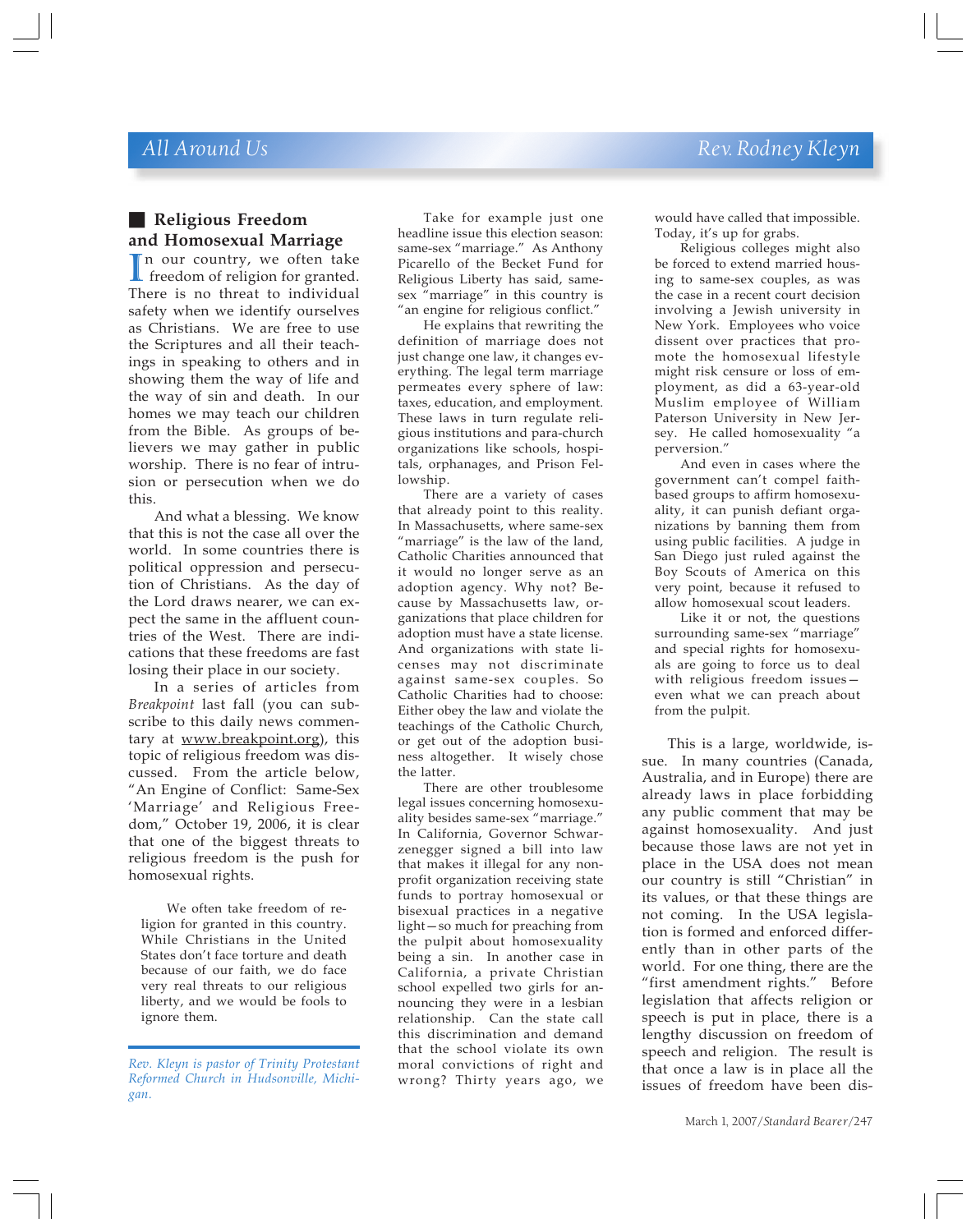cussed, and the infringing on these rights has been completely justified. And then the law can be rather rapidly and strictly enforced (the opposing issues are dealt with ahead of time). Besides this, there are massive lobbying groups with a lot of clout, and a massive media organization that is busy brainwashing a generation, and, in addition, a rather strict and heavy application of punishment against those who threaten the American way of life. It could be that when laws like this come in the USA they will be applied much more rigorously, judgment will be swifter, and policing will be more meticulous.

The center point in this battle over freedom of expression is becoming more and more the issue of homosexuality. And it is not anymore a discussion over whether their lifestyle is legitimate or whether they may have the same rights as others; rather, the issue is becoming more and more whether anyone may express himself against homosexuality. The tables have turned, and Bible-believing Christianity is being put on the defense. These are signs of the times, and we would be foolish to ignore them.

#### **Religious Liberties in Education**

A cross the pond in Germany,<br>the issues of religious free-<br>dom are also bet only on a little dom are also hot, only on a little different issue. Children: whose property are they? Yours? Or the state's? Apparently some old Nazi laws that put the right of education in the state's hands and not the parents' are now being enforced. The reports are rather disturbing.

**PADERBORN, Germany,** September 14, 2006 (LifeSiteNews.com)— German police stormed into the residence of a Christian homeschooling family, and arrested a mother for homeschooling her children, an offense established since Nazi Germany. Now the woman's husband has fled with their children to seek refuge in Austria, which allows homeschooling under certain conditions according to the Brussels Journal.

The Brussels Journal reports that Katherina Plett responded to a knock on the door from an undercover police woman Thursday morning at 11:00 P.M. Once the Baptist woman opened the door, police officers, hidden outside the house, stormed into her home and arrested her for the crime of homeschooling her children. The female officer insisted that she watch Mrs. Plett as she changed her clothes claiming, "She would arm herself and shoot us all."

German police then hauled Mrs. Plett off to Gelsenkirchen jail, where she is serving a 10-day prison sentence for exercising her right to be the primary educator of her children.

However, on Monday, Mrs. Plett's husband gathered their children and fled to Austria, finding asylum at a Christian family center in Wolfgangsee, Austria. Another homeschooling family from Germany has also taken refuge after a Paderborn court ordered the seizure of their children.

Laws against homeschooling are being enforced, not only by local authorities (police and city governments), but by the state and federal governments. December 22, 2006, LifeSiteNews.com gives this report.

In the most recent installment of Germany's ongoing homeschooling saga, the Director of the Ministry of Education for the state of Baden-Wuerttemberg sent a letter to German homeschoolers that is in effect a declaration of war on homeschooling in the state.

In the letter K. Horstmann, the Ministerial Director, informs home-schooling families that "the Minister of Education does not share your attitudes toward socalled homeschooling."

Horstmann, rather than acknowledging the right of the parents to be the primary educators of their children, continues to indicate that instead the family must step in line with the ideology of the state, saying, "the education authority is in conversation with the affected family in order to look for possibilities to bring the religious convictions of the family into line with the unalterable school attendance requirement."

Horstmann concludes the letter with a threat, stating, "The education administration in future will also not recognize so-called homeschooling and act in proportionate measure considering the individual case and circumstances."

Some homeschooling families in Baden-Wuerttemberg, however, are already intimately familiar with what the term "proportionate measure" may mean. Horstmann's letter was written in response to concerns expressed by Netz-Bildung Freiheit about the case of the Romeike family, whose children were forcibly removed from their home in October of this year, and escorted to the local state-run school. Similar, and worse, stories abound throughout Germany.

What is disturbing is that this is not a government attack simply on homeschooling per se, but the attack is on Christian education and the right of parents to impart religious values to their children. This is clear from the statements of another government official (WorldNetDaily.com, December 21, 2006).

Brigitte Zypries, who serves as the German federal minister of justice, told ASSIST News Service that the nation "should not place any behavior under the protection of this important basic right."

The 53-year-old said court rulings have produced "a kind of freedom for all sorts of behavior" and those need to be specifically defined.

She also challenged churches' involvement in religious instruction in schools, saying they cannot simply be allowed to claim a monopoly on teaching values.

Subjects like ethics, law—and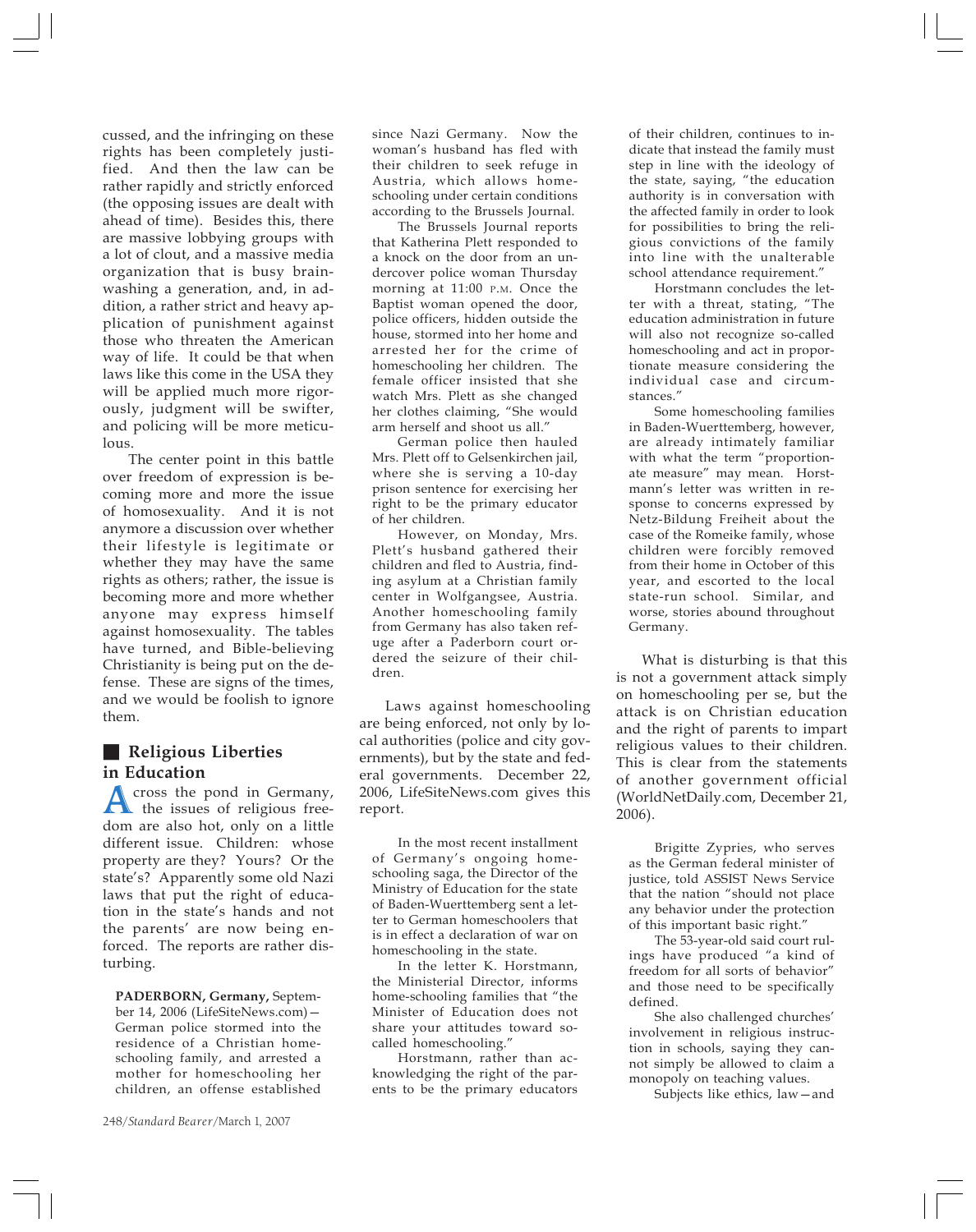of course politics—also could be used to teach values, she noted.

And her opinions are backed by court decisions, not simply within Germany, but also in an international court, the European Human Rights court (WorldNet Daily.com, December 21, 2006).

The Strasburg-based court addressed the issue (of homeschooling) on appeal from a Christian family whose members alleged their human rights to educate their own children according to their own religious beliefs are being violated by the ban.

The specific case addressed in the opinion involved Fritz and Marianna Konrad, who filed the complaint in 2003 and argued that Germany's compulsory school attendance endangered their children's religious upbringing and promotes teaching inconsistent with the family's Christian faith.

The court said the Konrads belong to a "Christian community which is strongly attached to the Bible" and rejected public schooling because of the explicit sexual indoctrination programs that the courses there include.

The German court already had ruled that the parental "wish" to have their children grow up in a home without such influences "could not take priority over compulsory school attendance." The decision also said the parents do not have an "exclusive" right to lead their children's education.

The court's ruling said that

schools represent society, and "it was in the children's interest to become part of that society." "The parents' right to education did not go as far as to deprive their children of that experience," the ruling said.

And so, what we have in Germany is the local enforcement of what is becoming international law against Christian education by parents in their homes. This is another sign of the times that we would be foolish to ignore. The goal is international standards for the religious education of children, and the physically forced separation of children from parents who refuse to comply—or, to put it more simply, persecution.

#### *Marking the Bulwarks of Zion* Prof. Herman Hanko

# *Modern Heresies: Errors in Covenant Theology*

#### **Introduction**

ur concluding study of heresies that have appeared in the history of Our concluding study of<br>
heresies that have ap-<br>
peared in the history of<br>
the church of Christ is a brief survey of more modern heresies that are present in the church in the twentieth and twenty-first centuries.

The task of choosing which ought to be included in these articles is not an easy one, and the choices we have made are, admittedly, somewhat arbitrary. The difficulties are especially two. The first is that heresies are without number in post-Reformation times. If we were to describe and refute them all, we would have to write a number of volumes. Because of the sheer number of heresies, I have chosen to discuss, though briefly, those heresies that have had an impact on the church of Christ, especially as represented in our own Reformed tradition. By "impact" I mean to limit our discussion to those heresies that have constituted a threat to the doctrinal integrity of the church and that had to be warded off; but also to heresies that

were, themselves, the spur to further doctrinal development in the truth.

This choice led to another problem: there are many heresies that have had an impact on the church, but concerning which much material and many books have been written. I refer, in a broader sense, to such heresies as postmillennialism and preterism; and in the narrower sense, to such heresies that have produced a large amount of literature in the history of our own Protestant Reformed Churches. Examples of such heresies would be the gracious and well-meant gospel offer and a conditional covenant. Whether to

*Prof. Hanko is professor emeritus of Church History and New Testament in the Protestant Reformed Seminary.*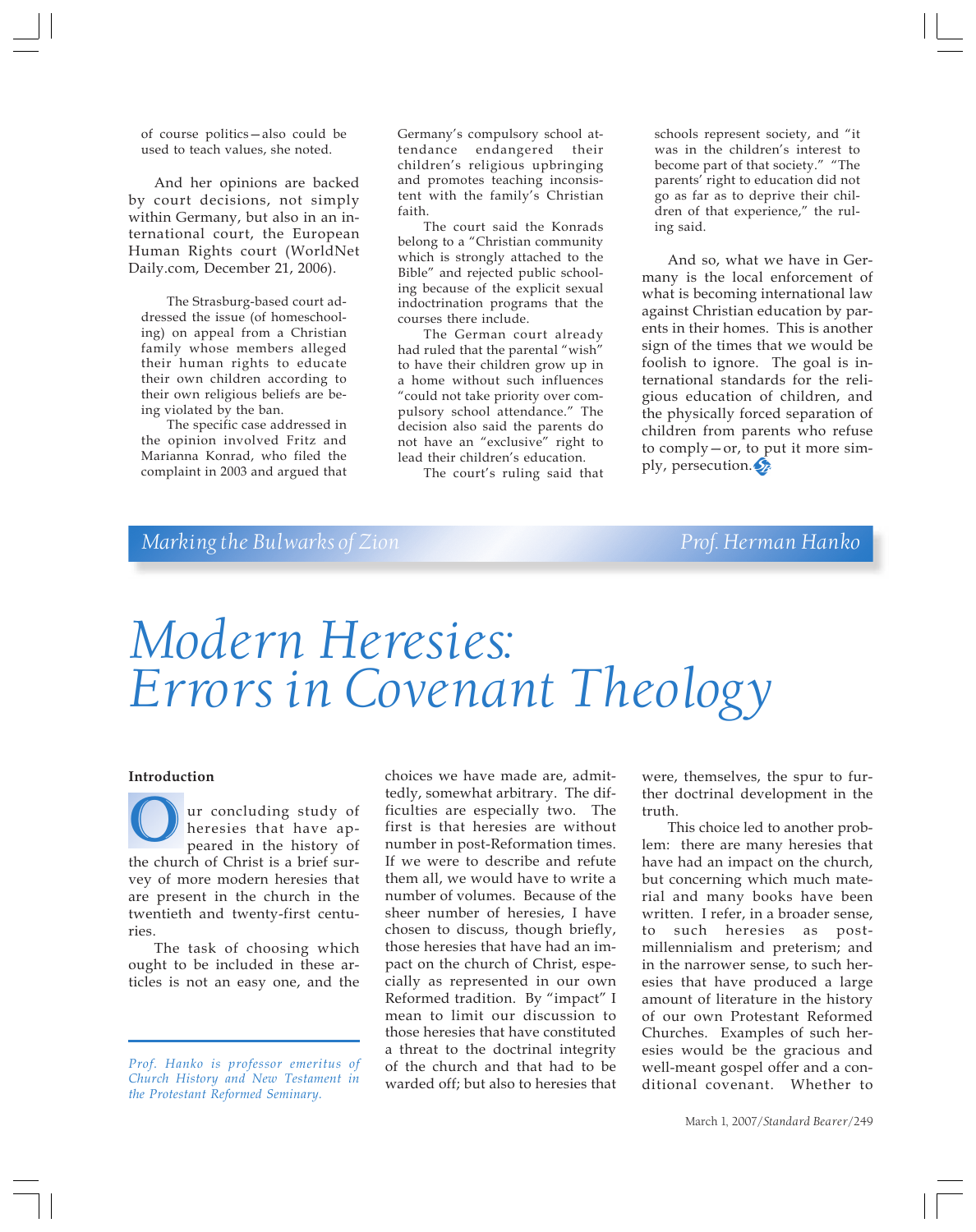write on all these heresies or to refrain in the light of the wealth of material is a question not easy to answer.

In the interests of being as complete as possible, I have decided to say at least a few words concerning most of these heresies on which much has already been written.

#### **The Doctrine of the Covenant**

*Some History*

The doctrine of God's covenant of grace had its origins in Switzerland. The reformers Zwingli and Bullinger were especially involved in the early development of the doctrine, for they were opposing the error of Anabaptism, and they found that the scriptural truth of the covenant was the foundation upon which the doctrine of infant baptism could be maintained.

The difficulty was that, from the inception of the doctrine, the covenant was defined in terms of an agreement between God and man. Why this definition became the accepted one is not known with certainty. It may be because the Latin term used for covenant, *foedus,* means treaty, compact, agreement. Thus the biblical idea of the covenant that God establishes with His people was spoiled by the meaning of the Latin word for covenant.

However that may be, the truth of the covenant was, not that long after the Reformation, combined with what has become known as federalism. The basic idea of federalism concerns the legal relationship between Adam, our first father, and the human race, which came from him. In his position of federal head of the human race, Adam's faithfulness or transgression had legal consequences for the entire human race. If Adam remained obedient, his obedience would be imputed to all who followed. If he sinned, the guilt of his sin would be imputed to the entire human race that he represented.

This federal idea was first ad-

vanced by theologians in the Palatinate somewhere between 1560 and 1590. Our readers will be reminded that our own Heidelberg Catechism was written during this period, for the date of its publication is 1563.

The combination of the covenant as a pact or treaty plus the federal relationship in which Adam stood to the human race led rather naturally to the idea of the covenant of works. One of the chief promoters of this view was Zacharius Ursinus, who with Caspar Olevianus was the author of the Heidelberg Catechism. We may very well take Ursinus' view as typical of the general idea of the covenant of works.

Ursinus defined a covenant in his *Catechesis Religionis Christianae.*

Question 18. What the covenant of God is. A. A covenant in general is a mutual pact between two parties, where one obligates the other to certain conditions for doing, giving, or receiving something, employing signs and external symbols for solemn testimony, as a confirmation that the promise may be inviolable. From here certainly the definition of the covenant of God is deduced. For it is a mutual pact between God and men.

This general idea of a covenant was applied to the relation in which Adam stood to God before he fell.

D. A. Weir writes:

The *foedus* made with Adam before the Fall is a covenant which deals with creation and nature. Through it, man stands before God on his own merits *(The Origins of the Federal Theology in the Sixteenth Century Reformation Thought*, D. A. Weir, Oxford: Clarendon Press, 1990, p. 62).

He goes on to say:

The distinguishing feature of federal theology is the application of covenantal status to the paradisal state, with Adam as the responsible federal or covenant head who makes a decision for all of the creation (Weir, p. 99).

The elements of the covenant with Adam, and by implication with all men, are as follows.

1) The conditions: The command not to eat of the forbidden tree, and the command to rest on the seventh day; thus, obedience to God.

2) The parties, which are God and man.

3) The conditions controlling both God and man. Ursinus believed that the covenant of grace was unconditional: man did not keep the covenant, but God keeps the original covenant in Christ.

4) The covenant was binding on Adam and his descendants, whether Adam sinned or remained obedient.

5) The sign of the covenant with Adam was the tree of life. After the fall, the sign was first circumcision, then baptism.

6) The promise of God to Adam, upon condition of obedience, was eternal life.

This view of the covenant dominated for centuries, although from time to time some differences in emphasis and/or ideas appeared. It was quickly adopted by Presbyterian theologians in the British Isles, Germany, and the Netherlands. It is basically the idea referred to in the Westminster Confession, and we may be thankful that it does not appear in any form in our Reformed creeds.

A more recent view of the covenant of works differs very little from that of Ursinus. Louis Berkhof describes the covenant of works as including:

*The Covenanting Parties.* A covenant is always a compact between two parties. In the case of the covenant of works there was … the triune God…. And, on the other hand, there was Adam, the representative of the human race….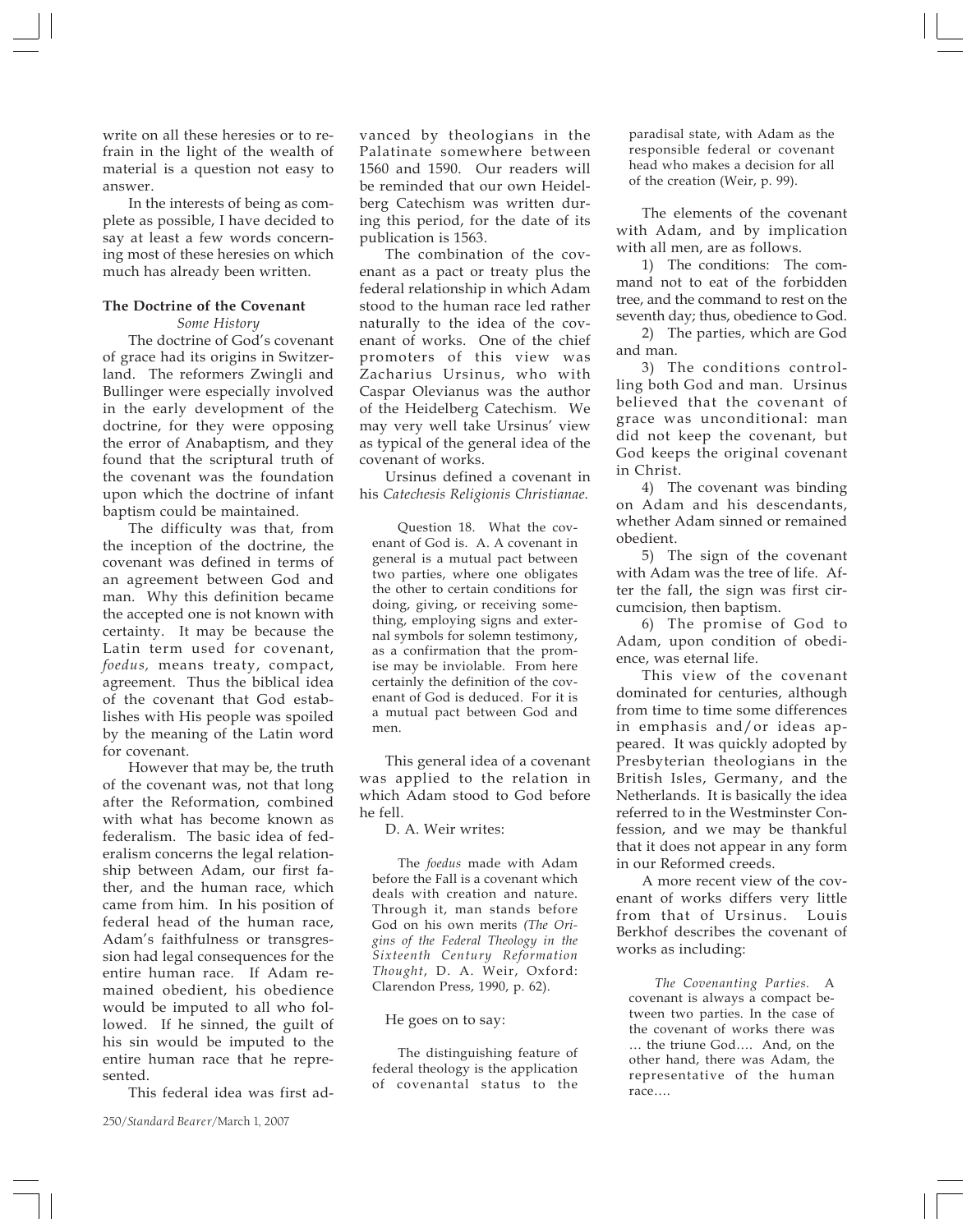*The Promise of the Covenant.* The great promise of the covenant was the promise of life in the fullest sense of the word, that is, not merely a continuance of the natural existence of man, but life raised to the highest development of perennial bliss and glory….

*The Condition of the Covenant.* The promise in the covenant of works was not unconditional. The condition was that of perfect, unconditional obedience….

*The Penalty of the Covenant.* The penalty that was threatened in case of transgression was death….

*The Sacrament of the Cov-*

*enant….* In all probability the tree of life was an appointed symbol and pledge or seal of life… (Louis Berkhof, *Manual of Reformed Doctrine,* Grand Rapids: Eerdmans Publishing Co., 1933, pp. 131- 133).

To sum up the doctrine, we conclude that the idea of the covenant of works includes the following elements:

1) It is always related to the federal headship of Adam in his relationship to the whole human race.

2) It is based on the idea that any covenant between God and man is an agreement, contract, pact, or treaty.

3) It is always a conditional covenant; that is, it is established and maintained only on the condition that man agree to the provisions of the covenant and remain faithful. Unfaithfulness carries with it the penalty of death.

4) The promise of God to Adam is that, after a certain period of time, conditioned on Adam's obedience, Adam and his posterity would have gone to heaven.

We postpone a further discussion of this idea to our next article.

S)

## *Grace Life for the Rising Generation* Rev. Mitchell Dick

# *Traditions and Your Boat*

ere in Grace Life we want to help folks steer a straight, honorable, and **happy** course through life. And happy course through life. And that, before they have gone too far out to sea, and before they are tossed to and fro, or lost, runaground, or sunk.

So. You guessed it. We want to float your boat here. No leaks. Straight. To Christ. To godliness. To joy. To Grace Life. To heaven. Full speed ahead.

But the boat has to be built right, and have the right equipment. And of that we therefore speak.

Many-a-boat has, in fact, begun putt-putting along in life's journey missing some things very important for the survival of its passen-

*Rev. Dick is pastor of Grace Protestant Reformed Church in Standale, Michigan.*

gers and crew. Things like keels. Rudders. Sails. Too often boats and even ships are made, then launched, without these things. And theirs is not a bon voyage. All the courage of all the fearless crews cannot prevent their disaster.

The identity of the keel, the rudder, and the sails we have as believers might surprise. For they are these: traditions. Yes, indeed! Traditions. We could also say they are the ballast of our boats. For they prevent our boats from capsizing. And even the navigational system. For they keep us on course in life, and running before the wind. Our SNS. Spiritual Navigational System. Traditions!

Traditions are all that. They do all that. They are the things making our boats beautiful. And seaworthy. In calm seas and tempest. For smooth sailing in sight always of a certain Rock and of heaven. Precious, heaven-sent, heaven-crafted traditions!

Now does not that sound odd? Even writing it I thought: Now, couldn't I say this some other way? Isn't there some other word, other than that "T" word? What ever will people, especially young adult sorts, readers regularly in high gear and used to hockey at midnight and work and school and coffee with friends at Applebees before hockey again…want hearing…of those…traditions…again?

For here you are (and I know it!): young Grace Life believer, wanting a speed boat. Maybe thinking of sailing into uncharted waters. And the Reverend says your boat must be made of traditions. You were thinking Donzi. But now this. He says it has to be a traditional boat. Maybe the kind old folks drive on calm little lakes. With the three pontoons and the measly thirty-five horsepower Mercury. Putt putt. And pass the prunes.

Fact is, I can hardly blame you.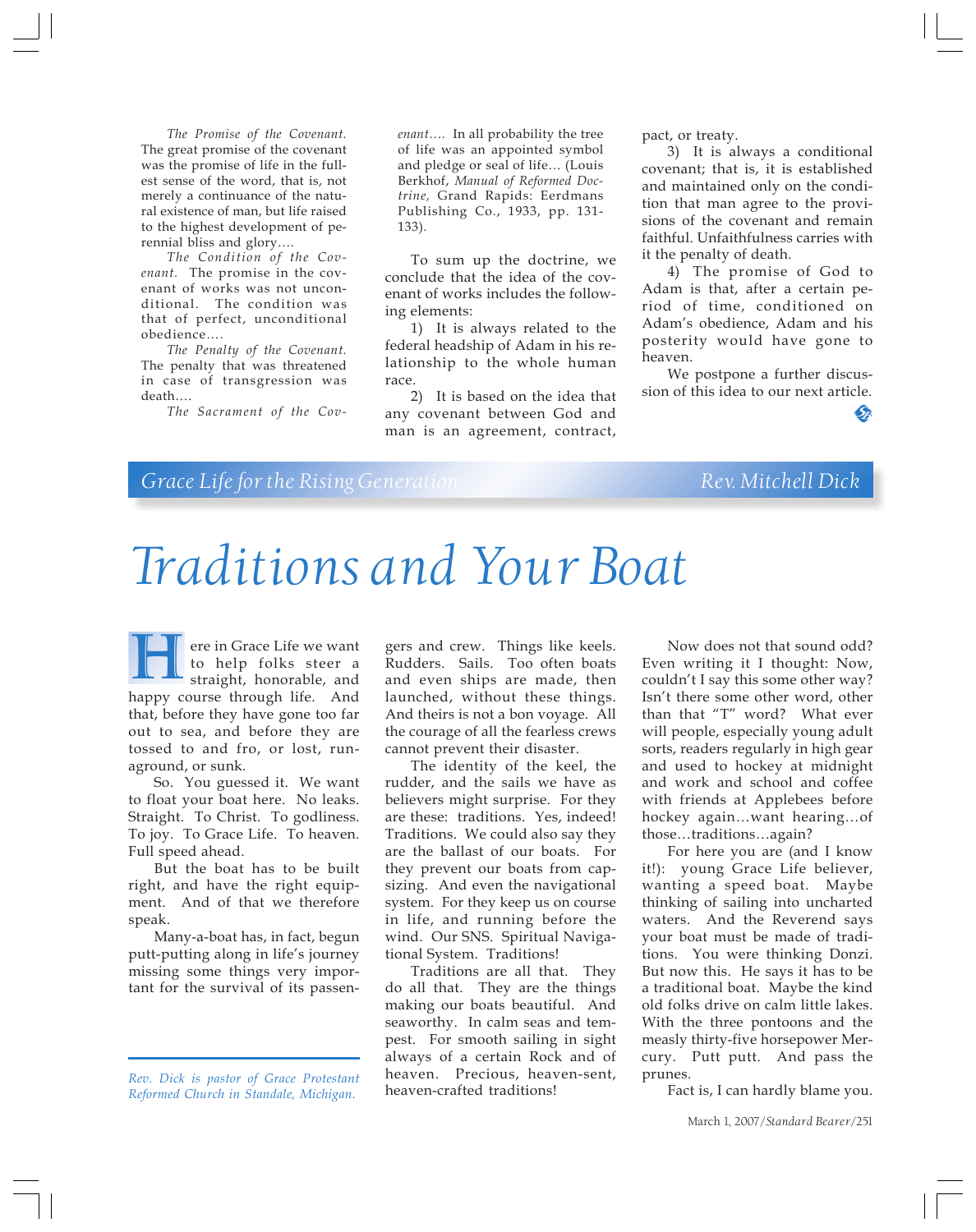You have been shot at. You probably hardly even know it. Harvard, San Francisco, democrats, rebumblingcans, the media, and all the world have given "traditional" *anything,* and especially traditional Christianity, a bad rep. That's why you chafe at the thought of wearing a tie. And that's why you go clubbing, or date, or dream of it, on the sly.

Long ago even churches stopped building their boats with and of traditions. Society seems to have persuaded many-a-church that traditions, rather than helps, are either so many unwanted barnacles crudding up the hull, or just so much irrelevant cargo moldering in the hold. Folks, even Christian ones nowadays, seem convinced that the old traditions impede their progress in today's world, hinder their evangelistic and culture-war success in contemporary waters, and interfere with their ability to maneuver in the shallows, approach the shores, and meet the needs of modern men, women, and especially young people.

Captains everywhere (and who knows from whence they are receiving their orders!) abhor the traditional keels, have hoisted newfangled spinnakers, and ordered all hands to swab the decks and empty the holds of whatever thing traditionally Christian remains. Heard now, from many-a-bridge and poop deck: Traditional Reformed doctrine! Traditional Puritan morality! Traditional worship! Walk…*the plank!*

#### $+ + + + + + +$

#### Shame.

And a mutiny. For the Savior Captain, Jesus, would equip, safeguard, and guide His Queen fleet of the seas, the Church, the way He always, traditionally, has. Now that churches will have different boats, not according to the traditions of Jesus, they will have a different Captain. They have Jesus walk the plank. Or, as the Bible

says: they "crucify the Son of God afresh."

But we will not. And thus we want to hold the traditions. And float by them!

This is precisely what the apostle tells the Thessalonians, and what the Spirit tells us today, in II Thessalonians 2:15. "Therefore, brethren," the text says, "Stand fast, and hold the traditions which you have been taught, whether by word or our epistle."

There you have it. Traditions, to continue our boating metaphor, were to float and guide and speed along Thessalonian boats. Traditions were! And I dare say the apostle meant that the traditions were for young Thessalonian boats too!

So for us.

For traditions are just these: *truths*. To this the apostle refers. They are all the truths he preached and wrote about. They are the whole counsel of God. To the Thessalonians the apostle wrote especially of the end times. For all of us at all times the truth of the whole Bible is our "tradition," and the various truths are the "traditions."

They are traditions of the truth of God and His greatness, His eternal counsel, His wonderful creation, His heaven, and His hell. They are the truths of the gospel of Jesus Christ, the truth as it is in Him. They are the truths of sin, of grace, of covenant, of holiness, of church, of worship, of godly homes, of responsible parenting, for young and for old, for covenantal marrying, for loving, for living, for dying, and of glory.

Truths! Truths one must love, says the apostle, in order to be saved (II Thessalonians 2:10)! Truths one must believe in order not to be damned (v.12), but instead to be sanctified and preserved to the obtaining of the glory of our Lord Jesus Christ (vv. 13, 14)! Truths one must hold in order to stand fast (v.15)!

Truths, these, called *traditions.* Ever wonder why?

Well it is simply because truth is something "passed on" and then "received" and then "passed on" to the next generation. That is what the word "tradition" means. That is what the truth is: traditional.

I think, don't you, it is all to remind us of God. Truth is. And the fact that it is traditional, that truths are "traditions." Truth as this "traditional," un-invented, passed on, good for grandpa, good for me, good for my sons and daughters, same old same old wonderful thing…is to teach us of God.

Of the wonder of God eternal and unchangeable, and that you just don't invent God. Of the fact that God is with us in a great big family way—backwards to our ancestors, forwards to our offspring, and all around in every nation. Of the gospel of Jesus Christ, same, yesterday, and forever. Of the faith of our fathers living still. Of us still thrilled to sing of it, and to ask for it, and to live by it.

That is the gospel that traditions tell. One Word, always, for all time, for all people, young and old: the Word of the God who once for all has sent His Son and delivered Him up for our salvation. God with us in Jesus, our truth, the tradition of our traditions.

#### $+ + + + + + +$

For the seven seas, sailor readers! For your seven seas!

We want to sail here. Big time. For a regular regatta!

But I want to warn you. There is a certain rock. And a whirlpool. These have splintered and sucked down *many a boat and even entire fleets* whose voyage in life started out in the good old traditional way. Next time.

Till then: Hoist the sails. Man the tiller. All young Grace Life hands on deck.

Godspeed.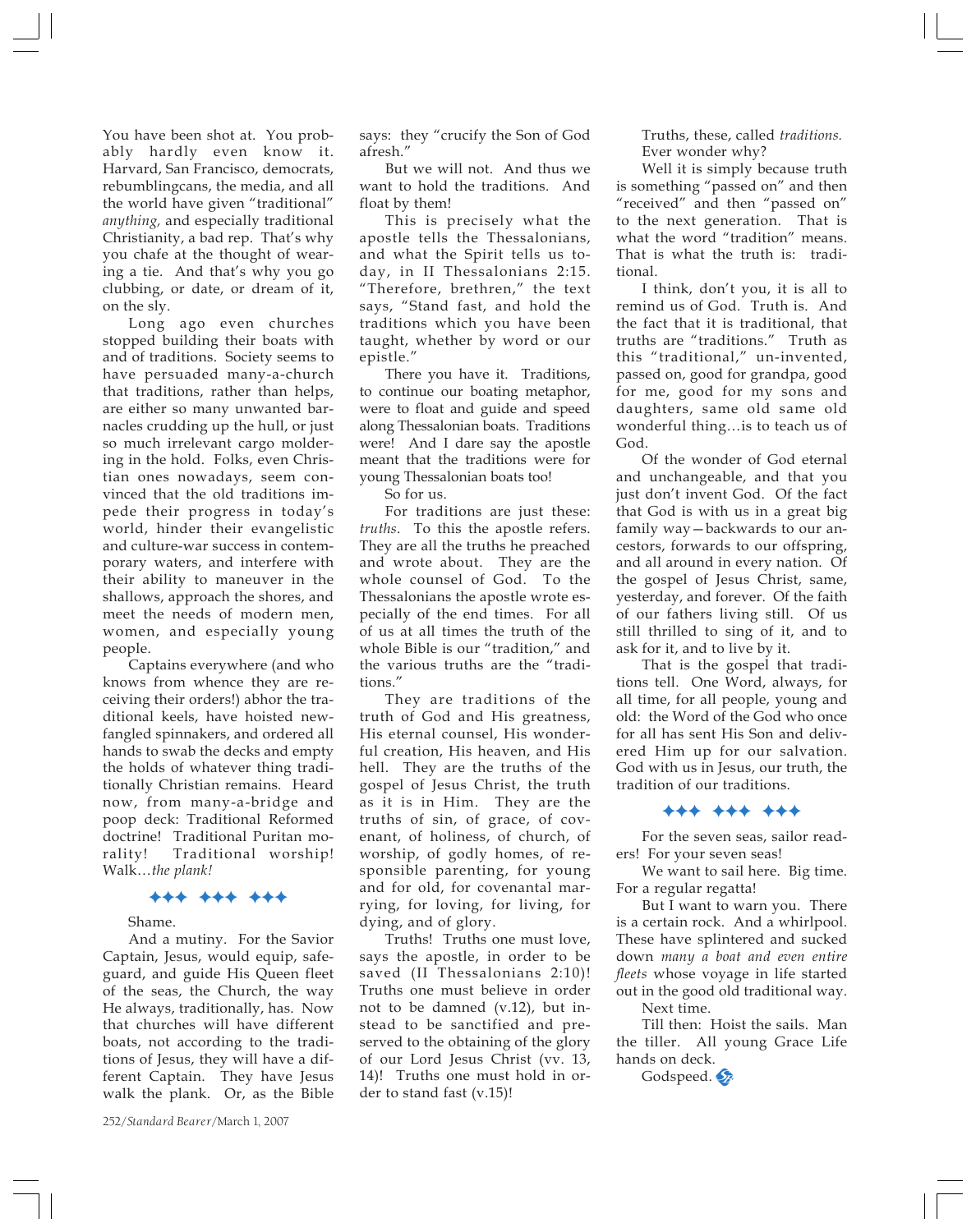# *A Reformed Response to the Reformed Baptist View of Baptism and the Covenant*

hat circumcision is the Old Testament counterpart of Christian baptism some Re-**Formed Baptists will acknowledge.**<br>Testament counterpart of Christian baptism some Reformed Baptists will acknowledge. The two signs, they will admit, seal the same covenant promise concerning salvation from sin through the blood of Jesus Christ. But they then say that there was another covenant promise that came only to Israel, and that does not come also to the church today. This, they say, was a promise of blessings that were "earthly, material and temporal." In other words, they teach that Israel had a promise of both material blessings and spiritual blessings, while the church today has a promise of only spiritual blessings. This, they say, is the fundamental difference.

Then they proceed to apply this distinction to the two covenant signs—circumcision and baptism. The earthly, material blessings, they say, could be received without faith, and were promised to all the *natural* children of Jacob, whether they had faith or not. And since all the *natural* children received this promise, they all received also the sign of that promise. But baptism, they say, is different. The promise of the new covenant is only of spiritual things. And these things must be received by faith. Therefore this covenant promise is only to the *spiritual* children of the church—the children

who have faith. This, they say, is the reason why today one must first give evidence of having conscious faith before he may receive the covenant sign of baptism.

There are a number of important questions to consider in evaluating this argument of a Reformed Baptist. Let us begin by considering the following: Did the old covenant really include a promise of earthly blessings to all the natural children of Israel? In other words, did all those who were circumcised actually receive God's grace? Did the sign of the old covenant seal a gracious promise to every single child that received it? To these subjects we now turn.

#### **No earthly, material blessings**

It is not uncommon to hear Reformed Baptists—or other Baptists for that matter—accuse Reformed believers of "reading the Old Testament as though it were the New."

All Christians, of course, read the Old Testament in the *light* of the New; but it is another matter to read the Old Testament as though it *were* the New, as though the terms "old" and "new" had no theological significance. Yet this is what the Paedobaptists<sup>1</sup> do when they argue that circumcision, like baptism, signified and sealed spiritual blessings exclusively.2

We are accused of reading the Old Testament as though it were the New simply because we disagree with the Reformed Baptists as to how to distinguish the two. We do not say that "old" and "new" have no significance. We recognize and teach that the old dispensation, unlike the new, was a dispensation of many types and shadows that pointed to the coming Christ, and that now have gone away since Christ has come and has accomplished all that was necessary for our salvation. We do indeed confess that Scripture distinguishes the two, but we reject what the Reformed Baptists say the distinction is.

Similarly, we would admit that there is a distinction between circumcision and baptism. Circumcision involved a shedding of blood, but baptism does not. This is because Christ put an end to all symbolic bloodshedding when He shed His blood for us. So we do indeed confess that there is a distinction between the sign of the old covenant and the sign of the new. But we deny that the distinction is this: circumcision sealed material blessings and spiritual blessings, whereas baptism seals spiritual blessings exclusively.

The Reformed Baptists fall into error when they speak of "material blessings" in the days of the old dispensation. It is true that in the old dispensation God gave His people many earthly things that pictured heavenly realities. But

2. Paul K. Jewett, *Infant Baptism and the Covenant of Grace* (Grand Rapids, MI: Eerdmans, repr. 1980) p. 93.

*Rev. Laning is pastor of Hope Protestant Reformed Church in Walker, Michigan.*

<sup>1.</sup> A paedobaptist is one who believes that infants of believers are to be baptized. The prefix "paedo-" comes from a Greek word that means "child."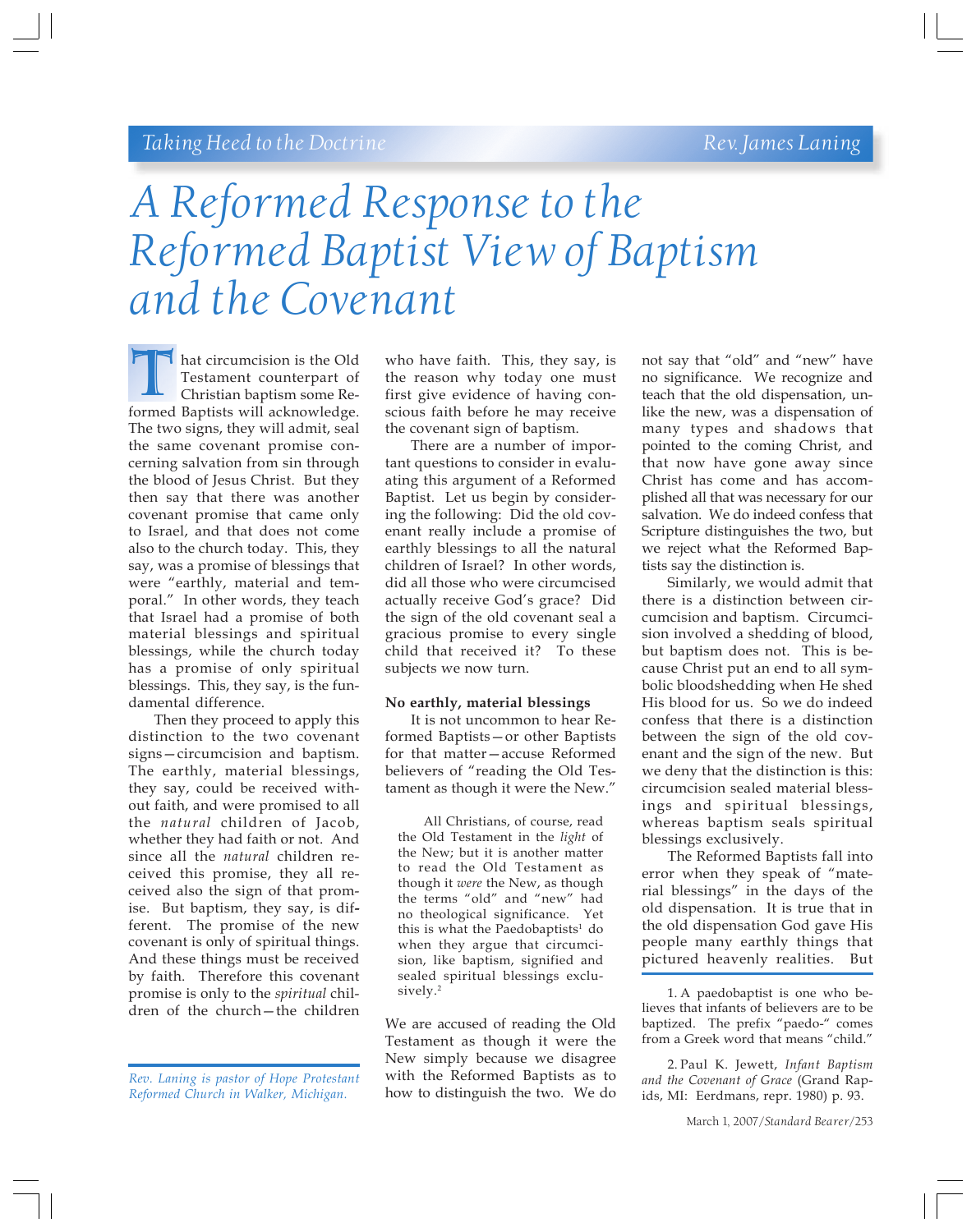these earthly things were not blessings in themselves. There were many who received only the earthly things, and not the blessing of God to which those things pointed. For an unbeliever, the earthly things they received were certainly *good gifts*, but not *blessings*.

Also in the days of the old dispensation, God taught His covenant people to distinguish between these good earthly things and His blessings. In Psalm 106, for example, we read about the occasion when God gave quails to His people in the wilderness, after they complained and were not satisfied with the manna He had given them. Verse 16 of this Psalm says:

And he gave them their request; but sent leanness into their soul.

God gave them a gift in the quails, but without the Word of His blessing. Those who walk in unbelief do not receive God's blessing. It was not God's blessing, but leanness that entered their souls. And this was not something that God merely *allowed*. Rather, He Himself *sent* this leanness into them.

#### **God's gifts and God's blessings: distinguished in both dispensations**

The situation concerning earthly things was the same in the old dispensation as it is now in the new. The earthly things themselves did not profit them, nor do they profit us. They profited them, and they profit us, only when received with the Word of God's blessing.

We confess this truth in Lord's Day 50 of the Heidelberg Catechism, which explains what is meant by the petition "Give us this day our daily bread." There we confess that this petition means:

… be pleased to provide us with all things necessary for the body, that we may thereby acknowledge Thee to be the only fountain of all good, and that neither our care nor

industry, nor even Thy gifts, can profit us without Thy blessing….

Take note how our Reformed confessions clearly distinguish between God's gifts and God's blessings. To speak of "material blessings" is to blur this distinction. The gifts by themselves do not profit. God's blessing is what profits us. The gifts by themselves are not blessings, and must not be referred to as such.

Now someone may respond, "Even though God's gifts and God's blessings are to be distinguished, God always gives the two together." But such is not the case. It is not the case now; nor was it the case in the old dispensation. And God's people have been aware of this. This is why, both then and now, God's people have called upon God to bless their food before partaking of it. It is important that we understand that this prayer is actually a confession of the truth stated above in Lord's Day 50. The food by itself is not *a material blessing*. It is just *material*. It cannot profit us without the Word of God's blessing. This is what we confess, or at least what we ought to be confessing, when we ask God to bless our food.

#### **Old Testament pictures of famine and prosperity**

Someone may respond to this and say, "But did not God promise in the Old Testament that He would bless His people with earthly prosperity if they obeyed Him, and would give them famine if they did not? And does not this indicate that in the old dispensation God's blessing went with earthly prosperity?" Perhaps one would cite a verse such as Deuteronomy 7:12, 13:

Wherefore it shall come to pass, if ye hearken to these judgments, and keep, and do them, that the LORD thy God shall keep unto thee the covenant and the mercy which he sware unto thy fathers: And he will love thee, and bless thee, and multiply thee: he will also bless

the fruit of thy womb, and the fruit of thy land, thy corn, and thy wine, and thine oil, the increase of thy kine, and the flocks of thy sheep, in the land which he sware unto thy fathers to give thee.

Does not this speak of earthly prosperity as a covenant blessing in the old dispensation?

Understanding the answer to this question is very important. On the one hand, it is true that earthly prosperity indicated that God's blessing was upon the people, and famine indicated that it was not. Nevertheless, this earthly prosperity was still but a *picture* of the blessing of God. There were certainly many Israelites who received only the picture of God's blessing, without receiving the blessing itself. Nabal, for example, was extremely rich. Yet it was God's curse, and not God's blessing, that was upon him.

We must never confuse a sign with the reality to which it points. Baptism, for example, is a sign of God's blessing. Yet many receive only the sign, and not the reality to which it points. The same was true in the days of the old dispensation. Even though they had many more signs than we do today, those signs were still only signs. They were not in themselves blessings from God.

But did not these signs benefit the people of God? Indeed they did, but only those who received them by faith, clinging in their heart to the promise to which these signs pointed. The believers profited from them; but the unbelievers did not.

#### **Particular grace also in the old dispensation**

The Reformed Baptists are actually teaching that the promise of the old covenant included a promise of common grace. This is clearly what they are saying. They say that God promised "earthly blessings" to all the natural children of Israel, whether they were believers or unbelievers. But this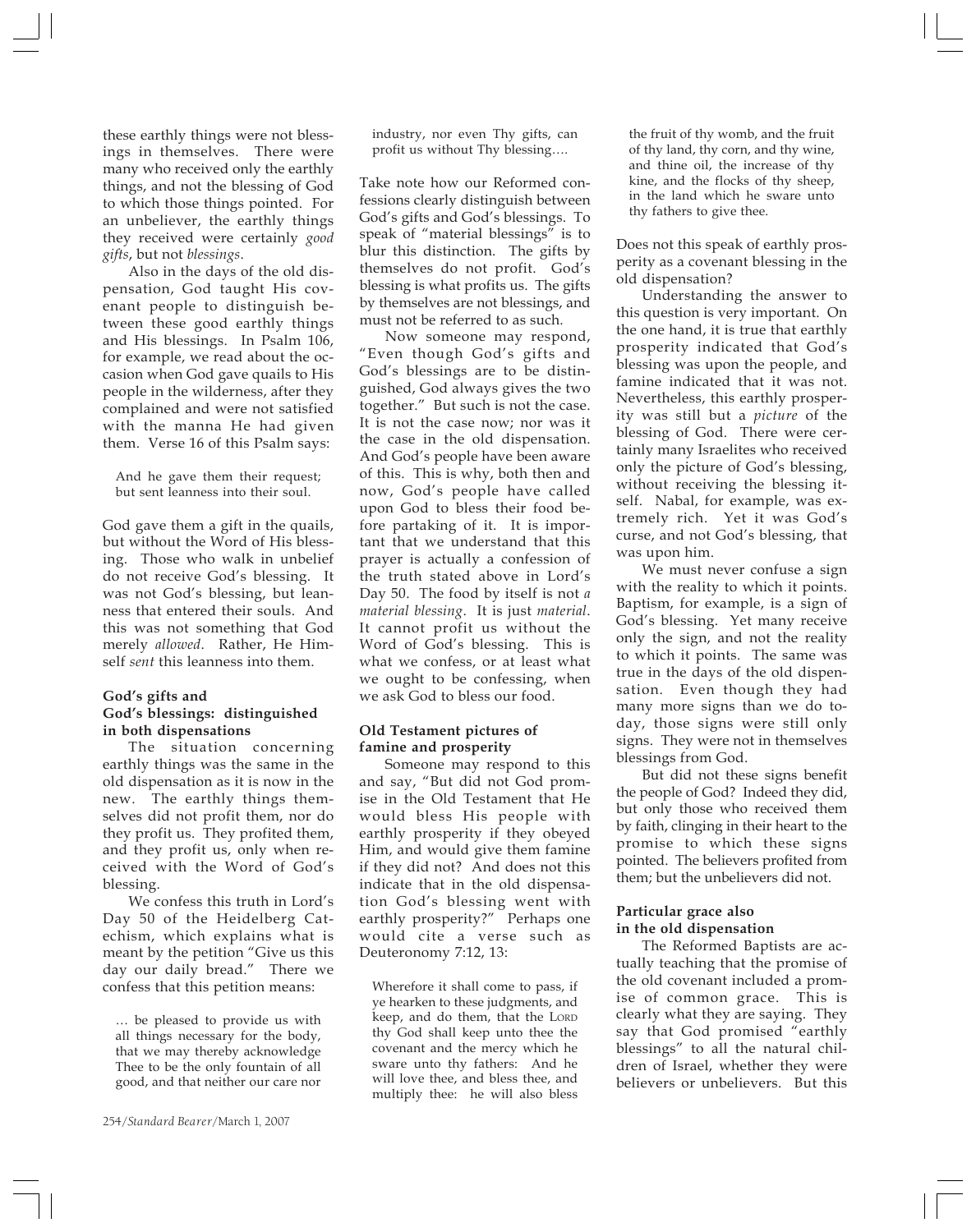is another way of saying that the old covenant included a promise of common, non-saving grace to all the Israelites. That, to them, is the difference between the old covenant and the new. In their view, the new covenant included a promise of saving grace to the believers, but the old covenant included two promises—a promise of common, non-saving grace to all Israelites, and a promise of saving grace to the believers.

The truth, however, is that God's grace has always been particular. In the old dispensation there were pictures that indicated whether God's blessing was resting upon the people as a whole. But even when this was the case, that blessing was not upon each individual within the nation.

It is today as it was then. When a congregation today bears the marks of a true church—the pure preaching of the Word, the proper administration of the sacraments, and the proper administration of Christian discipline—these marks indicate that God's blessing is upon the congregation. But this does not mean that God's blessing is upon *every individual* within the congregation. Scripture clearly testifies that when a hypocrite in such a congregation (i.e., a confessing believer who unbeknown to the congregation is actually an unbeliever) partakes of the Lord's Supper, he eats and drinks God's judgment to himself (I Cor. 11:29). It was the same in the days of the old dispensation. When God sent prosperity to His people, the unbelievers who partook of it were not blessed. Rather, by partaking of it in unbelief, without giving thanks to God, their judgment was made the heavier.

God's grace is always particular. It was particular then, and it is particular now.

Next we must apply this truth to circumcision and baptism. The Reformed Baptists say that infants were circumcised because the old covenant included a promise of common grace to them all. But this, we have pointed out, was not the case. So why were they all circumcised, if they did not all receive a promise of grace? And why then are all the children of the church baptized today, if they do not all receive a promise of grace? Lord willing, we will turn to this subject next.

## *Go Ye Into All the World Rev. Arie denHartog*

# *A Servant of All, That I Might Gain the More (2)*

he great missionary journeys of Paul are the amazing and awe-inspiring bib-The great missionary journeys of Paul are the amazing and awe-inspiring bib-<br>lical example of the beginning of the preaching of the gospel to the nations. What great zeal was manifest in the ministry of the apostle of the Lord! What an example for all preachers! Paul went to the ends of the earth. He endured great hardships and persecution. He faced fearful enemies, who often threatened his very life. He knew very little ease and luxury in life. He did not take regular vacations or live in a palatial house. He

counted not his own life dear to him. So precious was the gospel to Paul that he would rather die than in any way compromise its truth. So great was his zeal for those who were Christ's that he labored night and day for their salvation.

In the course of accomplishing the work of Christ and with the authority of Christ, Paul condemned wicked heretics and false preachers who withstood the cause of Christ and threatened to overthrow it even at its beginning. In his ministry Paul could challenge the philosophers of the world and contradict the pride of the greatest wisdom of the world. He could also speak to the poor and destitute and ignorant. At the end of his life Paul was willing to offer himself up as a sacrifice, a martyr for the cause

of Christ Jesus, his blessed Lord and Savior. Having fought the good fight and kept the faith of Jesus Christ, having run the race for the great prize, he looked with eager expectation to the crown of life the Lord the righteous judge would give at His appearing.

Paul was ready to deny himself, to make all kinds of personal sacrifices, and to spend all of his energies truly for Christ's sake. He at times even did not insist on certain rights that belonged to him. Read about this in the first part of I Corinthians 9. There were times when, rather than insisting that the church support him as they should have, he labored with his own hands, so as to be chargeable to no man. If in any way an exercise even of the rights that belong to all Christians would hinder the

*Rev. denHartog is pastor of Southwest Protestant Reformed Church in Grandville, Michigan.*

*Previous article in this series: February 15, 2007, p. 230.*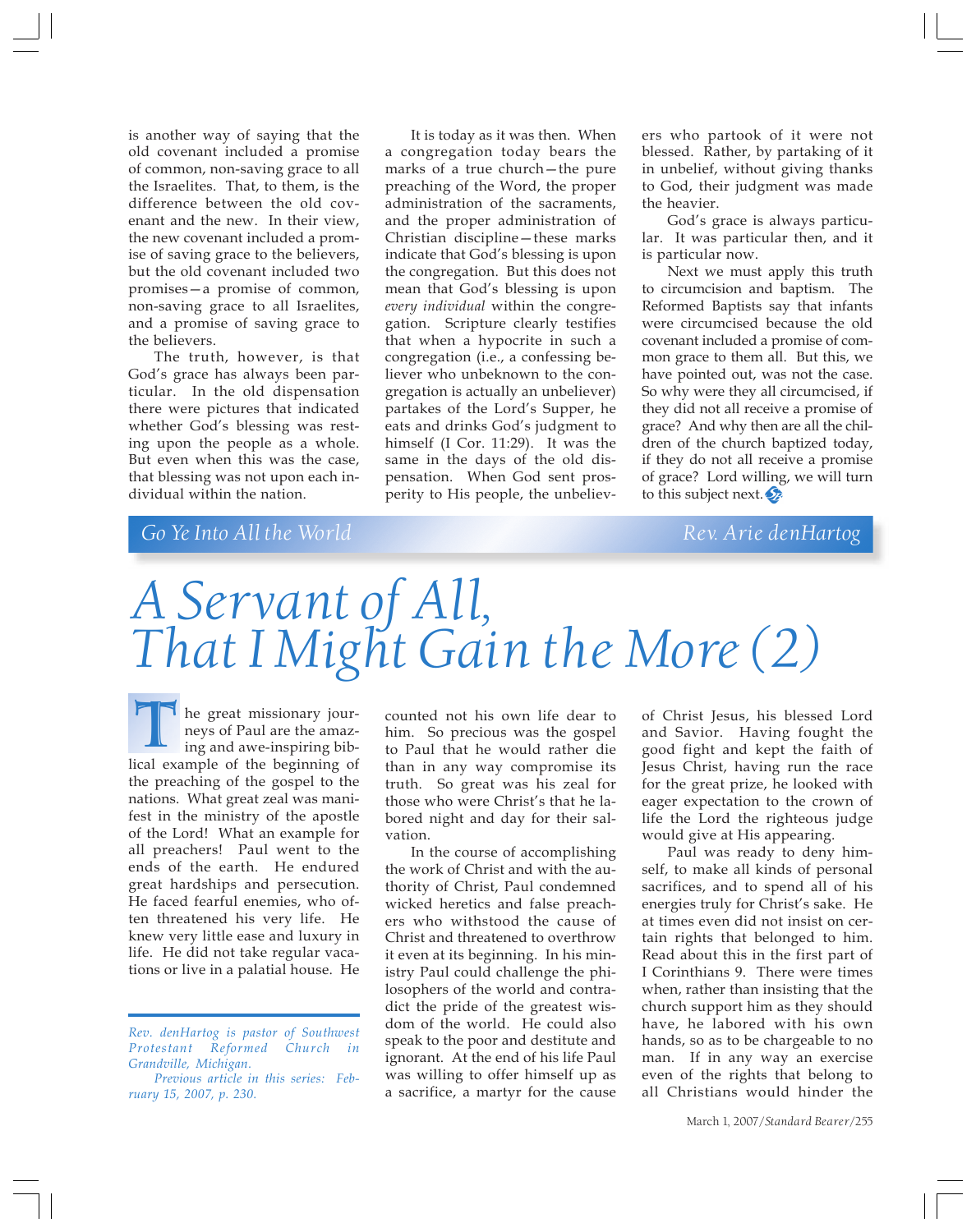preaching of the gospel, Paul would rather give up these rights than give an occasion of offense to the gospel or hinder the progress of the preaching of the gospel for the salvation of God's people, that he might gain the more, that by all means he might save some.

The principles that Paul sets forth have broad applications. The "all means" of which Paul speaks refers certainly to those means that, according to the Word of God itself, must be used in the service of the preaching of the gospel. The chief means of grace is the preaching of the gospel. This was centrally what we might call pulpit preaching. Paul did this sort of preaching all the time, wherever he went. This preaching, if it is to be true preaching, must by all means set forth the truth of Christ and of His salvation. It must be based on the careful and sound exposition of the infallible Word of Christ now recorded in the Scriptures. The apostles, by the Spirit of Christ, have recorded His Word infallibly.

The statement "Woe is me if I preach not the gospel" implies that the minister of the gospel today must spend many hours in his study to prepare his sermons carefully. He must labor with all the intelligence and understanding that God has given him, enlightened by the Spirit of Christ to discern the meaning of the Spirit of God in the words of Scripture, so that when he goes to the pulpit he is ready to declare faithfully the Word of Christ alone and not the wisdom and philosophy of man. Woe is me if I preach not the gospel of Christ!

The preaching of the gospel must be addressed to men who are in themselves sinful and depraved. They must be called out of the darkness and ignorance of their sin to the marvelous light of the knowledge of God. The rebellious hearts of men must be broken by the hammer of the Word of Christ. Men must be called to repentance and faith in Jesus Christ. The preaching of the gospel must not be done in such a way that men are left to continue in their sinful and wicked way of life without rebuke and without an urgent call to repentance. The preaching of the gospel does not have the purpose to entertain men or interest them with opinions of men and the latest new and popular perspective sweeping the churches.

The preaching of the gospel must bring penitent sinners to the cross of Christ and comfort them with the mercy and forgiveness of God. The preaching must serve Christ in declaring the good tidings to the meek, binding up the broken hearts, comforting those who mourn, and proclaiming liberty to the captives. Woe is me if I preach not the gospel. God's people, who are delivered by the power of Christ from the bondage and corruption of sin, must be called to a new and holy life. Those who refuse to repent must be warned that they stand condemned before the judgment seat of God for their great wickedness.

The preacher who refuses to call men to repentance from sin because he fears offending them or losing them from the membership of his church will be responsible for their souls. He will be guilty of not having warned them in their sins and he will have become responsible for their apostasy from Christ. The sound doctrine of the Word of Christ must be preached to convince the gainsayers, in order that they might be turned again to the truth. "The servant of the Lord must not strive; but be gentle unto all men, apt to teach, patient, in meekness instructing those that oppose themselves; if God peradventure will give them repentance to the acknowledging of the truth; and that they may recover themselves out of the snare of the devil, who are taken captive at his will" (II Tim. 2:24-26).

The mouths of wicked and deceitful men must be stopped before they lead others astray by their false teaching. Strong warnings must be

sounded, condemning error and false teaching. Paul did this all the time. This too must serve in order that some might be saved. The preacher who fails to do this is not faithful to his Lord and will bring the blood of his hearers on his own head when members of his church are led astray by the devil and his evil devices.

The servant of Christ must be prepared also to step down from his pulpit to live and walk among those to whom he preaches the gospel. He must be willing to go even from house to house. He must be able and willing to speak with men in a very personal way. He must show his heart of compassion for the sorrows and troubles of men. He must be ready even to address circumstances in the life of people who have thrown their whole life into chaos, confusion, and despair. He needs to know how to bring the comfort of the Word of Christ, sometimes in great tragedies. It happens in the providence of God that such times can be some of the greatest opportunities for the servant of Christ to bring the powerful, comforting Word of Jesus Christ to deliver from depths of sorrow and hopeless despair. He must reveal the heart of Christ Jesus, full of mercy and compassion, strength and hope, in the most difficult days of the lives of God's saints.

Woe unto those who in such a day cannot or neglect to bring the Word of Christ. The apostle gives us many great examples of how to bring the word of Christ at times such as this. In Acts 20 he speaks of warning God's people night and day even with tears, so that if at all possible he might keep them from going astray, and by all means lead them back to the truth of Christ and His way of salvation.

At the end of time there will be days of great apostasy. Many shall depart from the faith. Those who remain faithful will be few in number. Scripture prophesies that these times will come. Some of God's people will be cast out of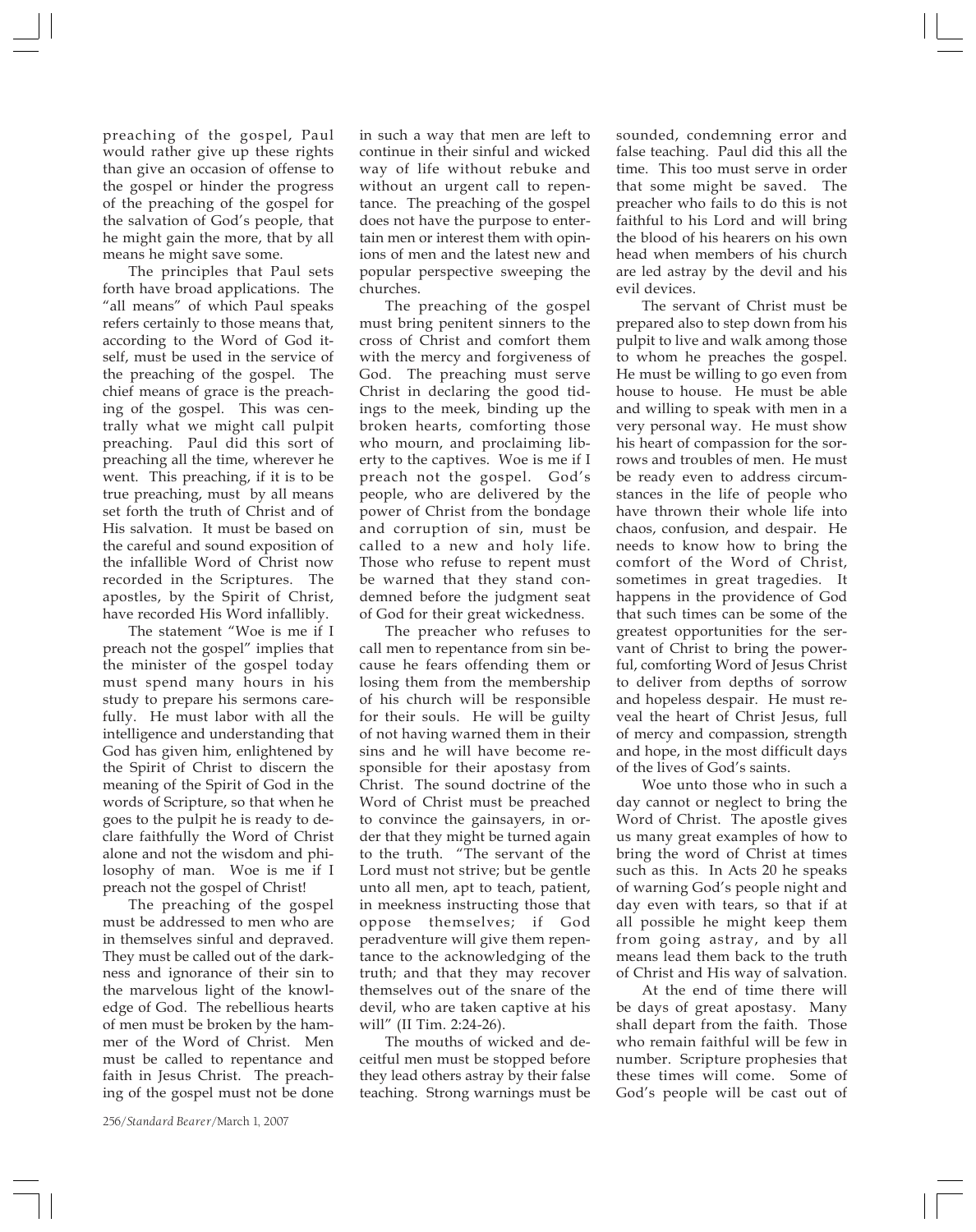apostate churches. Others will leave and be scattered and be left desperately searching for the truth of Christ, which is no longer to be found in their own churches, which have become apostate. Some of these must be called out of such apostate churches by being shown the seriousness of the errors and gross wickedness that are tolerated in these churches. New and ever more subtle and ungodly heresies will arise with every new age. Many will be deceived in the last day. But even in those days shortly before our Lord returns, His Word must be preached. Also from those who have once heard the Word of Christ, Christ will be pleased in the last days to gather a small remnant. The love of Christ must constrain us to preach faithfully the Word of Christ for their salvation.

The members of the true church of Jesus must not be complacent or self-satisfied. Certainly they must labor to maintain the gospel in their own midst and instruct the generations of the covenant growing up in the midst of the church. To neglect the latter for the sake of preaching the gospel on the mission field would be very seriously wrong and have disastrous consequences. Each generation must labor earnestly to raise up a new generation of the covenant through faithful instruction in the word of Christ.

But in the days of apostasy we must not forget those who must yet be saved, who have for various reasons been left outside of the walls of the church. We must look for these in the communities surrounding our churches. We must break

down every sinful barrier that might hinder them from joining our fellowship and hearing the preaching of His Word in our midst. Our churches must have a warm and inviting atmosphere of love and concern and humility to support the preaching of the gospel among us. The love of Christ must be extended to those who do not now have the blessed word of the truth of Christ, which He has preserved in our midst and given to us and our children. The members of the faithful church of Jesus Christ must lay hold on every opportunity to encourage the remnant of the Lord's people to return to His church among us and to hear the blessed gospel of His salvation. God help us to be faithful to our Lord Jesus Christ to the end, when He shall come in glory to save His church.

## *When Thou Sittest In Thine House* **Abraham Kuyper** *Abraham Kuyper*

# *None of Thy Kindred*

#### **Family**

our home naturally opens itself to two classes of people. There are two **K** our home naturally opens<br>itself to two classes of<br>people. There are two<br>kinds of folks who mingle in your narrower environment. There are two groups of persons which, though they do not belong to your immediate family, are inseparable from the family-life: first, your *kindred,* and in the second place, your *intimate friends.*

Such the Scripture calls these two groups, and when Captain Cornelius, who was in garrison with the legion *Italia* at Caesarea, as the first convert won from the heathen

world, received the holy apostle Peter from Joppa in his house to get instruction in the gospel of Jesus, it was not with wife and children alone that he welcomed the apostle, but in company of many others, consisting of "his *kinsmen* and *near friends"* (Acts 10:24).

By two links your household is connected with the broader life outside. The one of kinsmen and blood-relatives, and the other formed by sympathy of spirits.

Your kinsmen you *find,* your close friends you *choose.* But both circles are woven in with the circle of your own life. Something which is at once evident, in that you have other "acquaintances" and to some extent other "friends," but with whose family you are not intimate, while on the other hand with your kinsmen and close friends it is the rule, that of itself *their* children associate with *your* children, and the

common intercourse of the households establishes something more than a personal, something different from an individual, if you please a sort of household-relation.

Yet, although these "kinsmen" and "close friends" mingle not infrequently on a footing of equal confidence with your family, the relation of the two to you and to your household is an altogether different one.

The tie of "kindred" was laid without your cooperation, that of intimate friendship alone by the *choice of the heart.*

Thereby the tie of kinship lies more in our *natural;* the tie of close friendship more in our *spiritual* sphere of life.

Result of this is that, so long as life in your circle moves along a lower level, kinship is more strongly emphasized, while, the higher the spiritual life becomes,

*Reprinted from* When Thou Sittest In Thine House, *by Abraham Kuyper, Wm. B. Eerdmans Publishing Co., Grand Rapids, Michigan. 1929. Used by permission of Eerdmans Publishing Co.*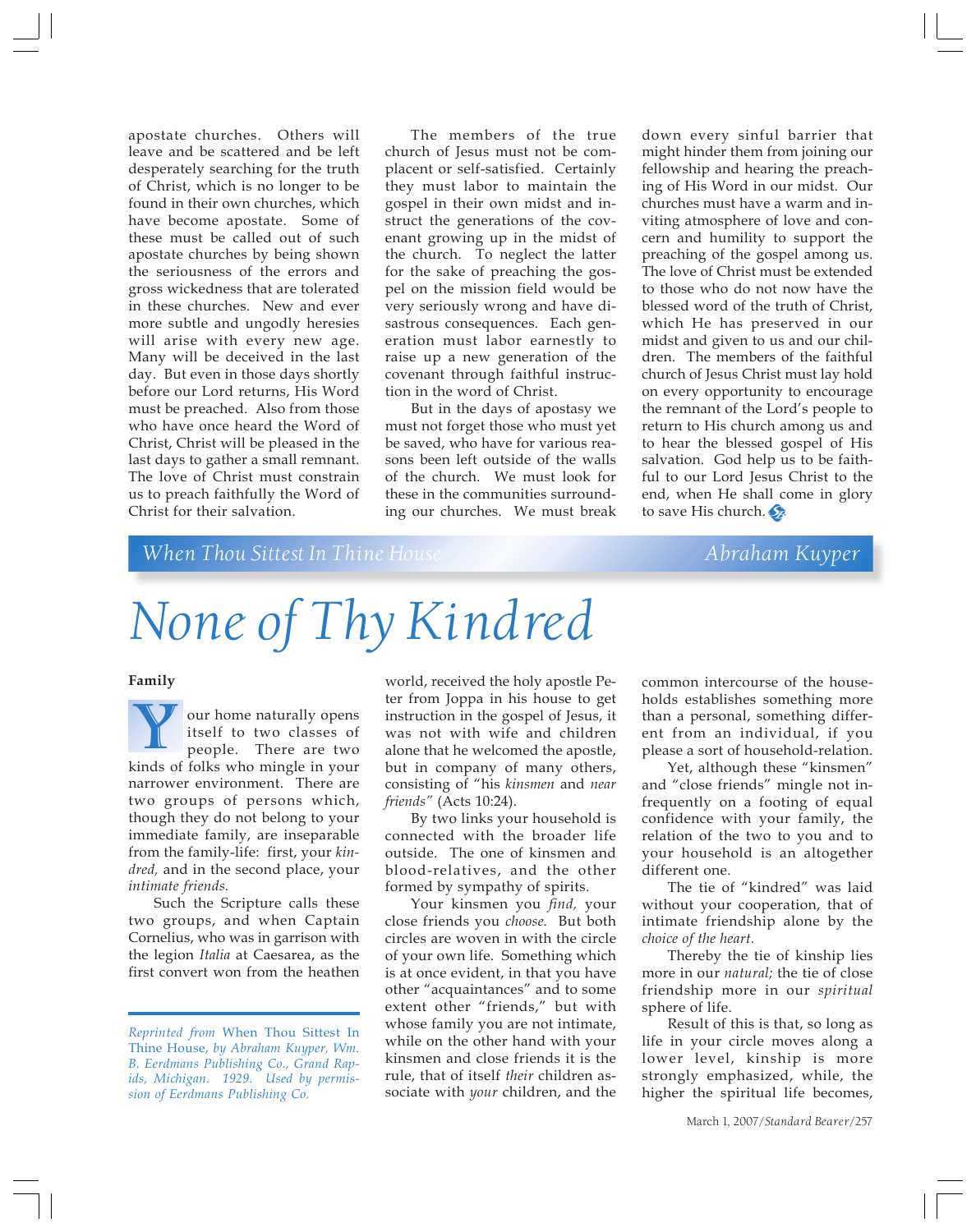the more highly the more particular friendship is esteemed.

Almost everyone has uncles and aunts, cousins, nephews and nieces, even he who himself is nothing; but to have intimate friends, one must himself be something, something that attracts, something from which a spiritual tie can be woven.

From biographies of great men, you rarely learn anything of their uncles and aunts, cousins, nephews and nieces, but all the more of their *spiritual* kinships, of their bosomfriends, of the Jonathans who were permitted to associate with their Davids.

And among those who as God's children stand higher the case is the same. They honor indeed the ties of kinship, but they have their closest ties with the brethren in the kingdom.

According to rank, *kinship* precedes, but, weighed spiritually, "special friendship" wins.

))) ))) )))

In the face of this, would you assert that the tie of kinship *is from God,* and your friendship's tie *from yourself?*

Then you make a separation which is false, and you oppose the teaching of Scripture as well as the experience of life.

For shall not he who is rich in both, thank his God for a sympathetic kinship, and for finely attuned friendship, and honor Him as the Fountain of all good, from whence came to him this tie of blood, as well as the relation of the heart of a friends?

And as regards Scripture, is it not implied already in the paradise-word: "A man shall leave father and mother and cleave unto his wife," that the tie of *blood* may not discard the tie according to *choice,* yea, that, where the two clash, the tie of blood must recede?

Is not the call that went out to Abraham: "Get thee out from thy country, and from thy kindred," the parole whereby spiritual calling, spiritual environment of life,

and so also the spiritual tie, is put above the natural?

And when Jesus says that he that doeth the will of His Father who is in heaven is to Him a brother and a sister, and elsewhere tells us that he who cannot leave father or mother or child for His sake is not worthy of Him—does not this same divine ordinance express itself herein, that both the natural and spiritual ties have rights, but that, as often as difficulty arises, the lower tie of nature must lower the flag before the higher spiritual tie?

When the infant John was born, both came out at the same time.

*First* the tie of kinship, which spake from the family when they said: "There is none of thy kindred that is called by this name John" (Luke 1:61). And then the spiritual tie, when Zacharias wrote: Apart from all kinship, with an eye to his spiritual calling, his name must be John.

Not Zacharias, but *John* would be his name!

#### ))) ))) )))

In our Christian households, at times, this twofold tie occasions difficulty and conflict when we have a family behind and a family around us who do *not* seek with us the service of the Lord.

If in your house you serve the Lord, and if His service stands equally high in the households of your kindred, the tie of kinship is not weakened by the spiritual tie, but rather strengthened.

But if from a not-believing family, by wonders of grace, you yourself have been drawn to the service of the Lord, then there is not the same tone of life in *your* house and in *theirs.* Involuntarily a certain coolness arises. And the spiritual antithesis between you and them of itself introduces a certain *tension* in the mutual attitude.

This gives rise to a twofold tendency, which both can go too far.

On one side the tendency, insomuch as spiritually one stands over against the other, to discount the tie of kinship. And on the other side the tendency, for the sake of the family-ties, not to let the spiritual be heard.

The latter then goes at length so far that, being among one's own, for dear peace's sake, one shamelessly denies his Savior. While the former can lead to such inexcusable hardness that, in the end, one counts for nothing even the tie of one's own mother or child.

Against both these sins you have to watch.

The tie of kinship has been laid by God. And therefore you have to honor it, so long and for so far as you can possibly do this, without in anything denying your Savior. But this same tie of kinship is, by God Himself who laid it, made absolutely *subordinate* to the tie that binds you to Jesus, and therefore you sin against your Savior when, in associating with your family, the family-tie gets the better of your heroic love for Him.

))) ))) )))

Which way you have to take depends therefore upon the attitude which your family assumes towards *your faith.*

This attitude can be of threefold kind. With self-conceit and mockery one can look down upon your faith; one can treat it with cold respect; or with interest one can envy you.

When you notice that your faith creates interest among your kindred, the way of itself is open before you. Then you let your light shine, that at length they too may glorify your Father who is in heaven. Then you join yourself closely to them, and try to make yourself an instrument of salvation to them or to their children.

If, on the other hand, they show no interest, because they have no part in your confession, even though they may profess respect for Jesus, the glorious propaganda of your faith among your kindred is truly difficult. Yet there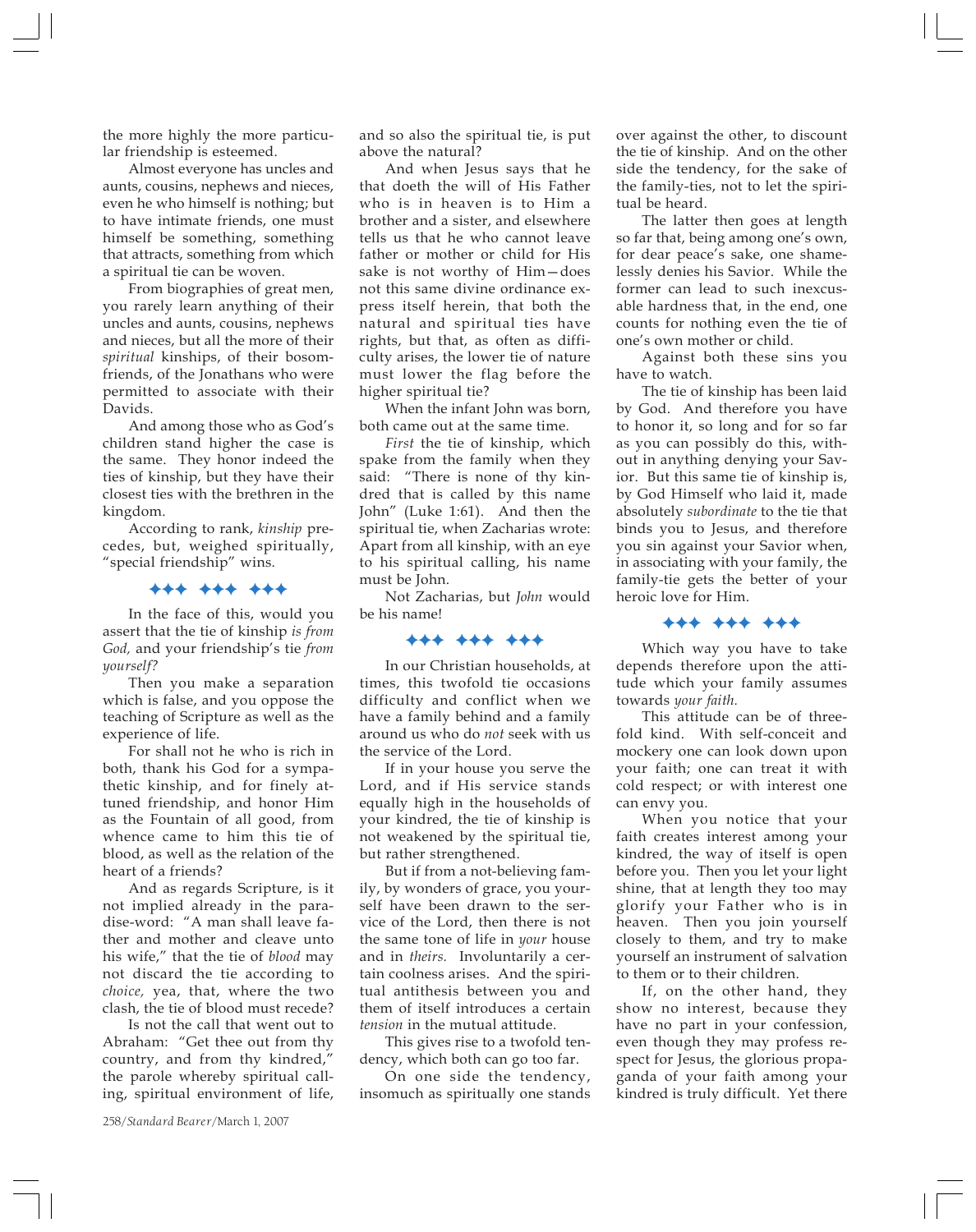is no cause of breach. And it must become more and more the sacred art, without too free an approach, to make it evident in an unobtrusive way that He who is in you is stronger than he who is in them, and at the proper time the proper word of confession can be spoken.

But when your kindred take their stand over against your conviction and confession; when they drive their spirit in opposition to the spirit of your household; and conceitedly look down upon you as backward obscurantists and fanatics; and, in your presence or even in that of your children, allow themselves expressions that are offensive to your devout feeling and insulting to your Savior then you *must* contest the tie of kinship its right and, without giving offense, carefully see to it that no corruptive influences go out from your kinsmen upon your children and upon your own heart.

))) ))) )))

This becomes particularly painful when joy or sadness in the family brings you together with those

kinsmen who are your spiritual opponents, on such occasions as weddings and funerals, at which in all sorts of ways the higher questions of life come to order.

No one may then say that, *because it concerns your family,* at such happy or sorrowful solemnities, for the time being you are to lay aside your conviction. "Let the dead bury their dead," said Jesus, "you preach the kingdom of God." And therefore he who for the sake of family takes part at funeral or wedding, after modernistic ceremonial, commits sin. For though you have no right on such occasions to make your confession the rule of procedure, or place it in the foreground, neither have you the right, for the sake of the family-tie, to assume the appearance or the attitude for one moment as though for that time being your tie to Jesus is consigned to non-activity.

A redeemed one of the Lord who knows that it will come to this, however close the family-tie may be, stays away from such solemnities.

Nowhere and at no time may the tie of kinship enter claims

against the tie that binds you to your God.

And then…think of your children.

Or are they not to be pointed out by name, baptized children from Christian homes, who, estranged from the faith, are now abroad in the paths of unbelief, because no one took it to heart that, while young and inexperienced, with dear uncles and aunts and cousins, they came unobservedly under worldly, Christ-denying influences?

This went on over the signature of the family-tie! One should not and could not keep his children away from their relatives! And one did not notice or see how by this very thing he kept his child away from his God.

He who loves his child and consecrated it to God will be on guard to avert *every* wrong influence from his darling, knowing how easily the young are lured astray.

Wrong influence is never more strongly seductive than when it comes from one's kindred.

### *All Thy Works Shall Praise Thee Mr. Joel Minderhoud*

*Diabetes: The Struggle to Maintain a Balance*

od has ordained that life on this earth requires many creatures or subod has ordained that life<br>on this earth requires<br>many creatures or sub-<br>stances working together—multitudes of parts that must be in a balanced relationship one with the other. This harmony is necessary because of the organic interdepen-

dence of all living things. It is a harmony and beauty that bears the mark of its Creator—a Creator who is the one only simple Being, who is His attributes, full of harmony, beauty, and life within the triune Being. The interrelatedness of the creation is seen throughout the creation in creatures great and small. For example, in any particular food web, the entire ecosystem hangs together. When one creature is damaged or greatly diminished in a particular food web, all the creatures that depend in one way or another on that creature are impacted. In physics we note that objects in the creation are stable (or they move) because of the balance (or imbalance) of forces that are applied to them. Whether we study biology or physics, or anything in between, we see God working the same orderly way throughout the creation, keeping all things in proper balance.

When someone or something disrupts that balance, consequences

*Mr. Minderhoud is a teacher in Covenant Christian High School and a member of Hope Protestant Reformed Church, Walker, Michigan.*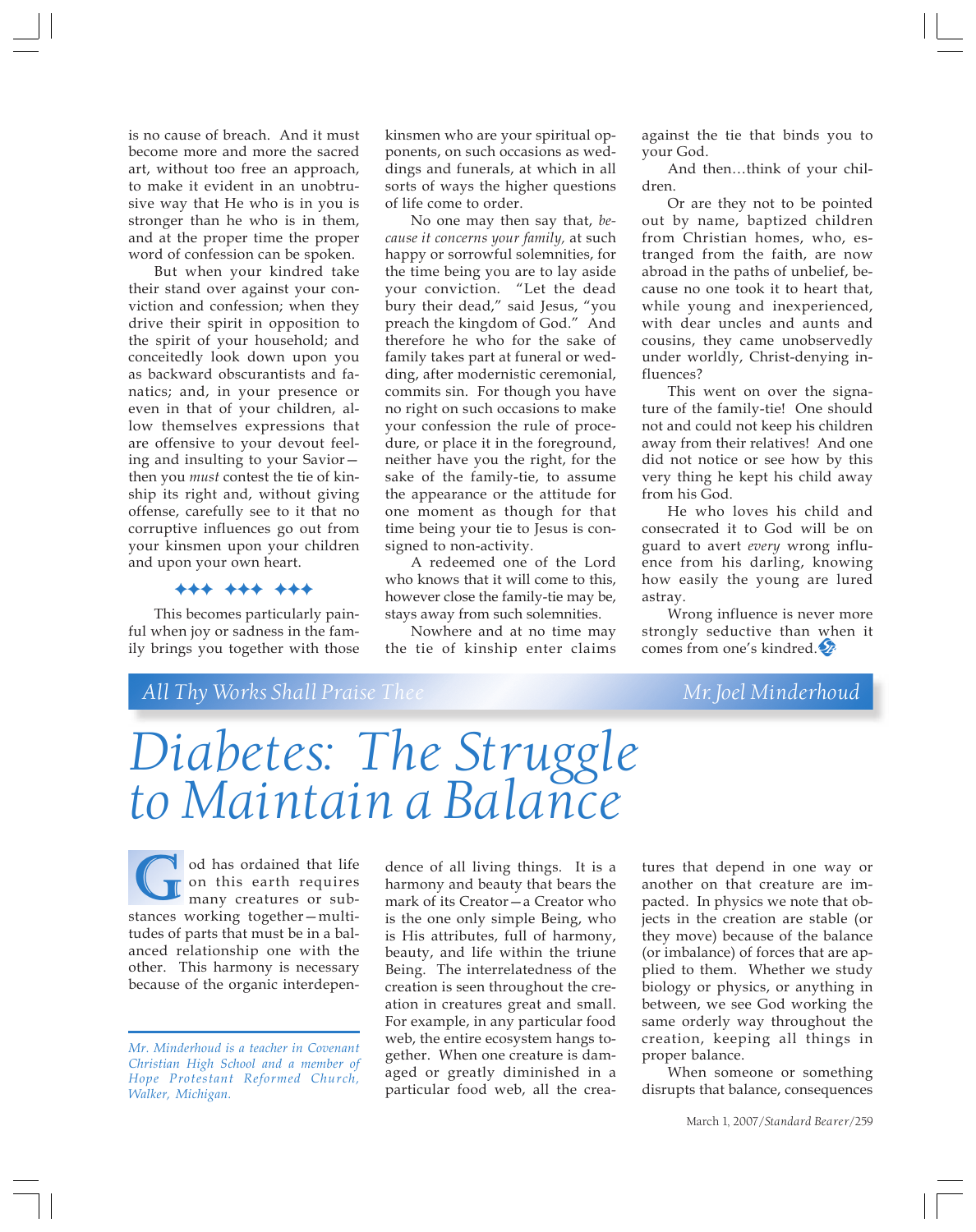are sure to follow. A simple evidence of this was recently observed in Yellowstone National Park.<sup>1</sup> Some complained of the many wolves and their effect on livestock of the surrounding farmers. The wolves were removed, but only with the consequence of an increase in deer population and a corresponding decrease in particular sapling and flower populations that were devoured by the deer. Returning the wolves brought a balance in the food web again. It is a wonder to see the underlying harmony and interdependence among the creatures effecting a delicate balance for life. It is even more amazing to recognize that this is God's counsel, even down to the minutest workings of creation. Spectacular examples of this abound in the human body, to which we now turn our attention.

#### **Homeostasis: Maintaining a Balance**

God's government of the human body affords one of the best examples of the delicate balances that exist in the creation. Within the human body many systems work together organically to maintain a balance of internal conditions in order to keep the body working properly and to sustain life. Too much or too little of a particular substance can seriously harm the body. A proper pH level in the blood, a proper temperature in the body, a proper water level in the cells, and a proper blood pressure must be maintained in the human body at all times or serious disease, or perhaps even death, is imminent. God has ordained a marvelous system of checks and balances in the body to ensure that the levels of all substances are kept in line, with only a slight margin of fluctuation permitted. This process the process of maintaining a specific internal environment—is called homeostasis.

Homeostasis is a term man has assigned to the amazing work of God in the body by which He main-

tains a precise balance among the myriad of chemicals and processes. Every body system, from the circulatory system (maintains blood pressure levels) to the muscular and integumentary (skin) system (maintains body temperature) has homeostasis as one of its basic functions and goals. Each system maintains a balance not only within itself, but also among the other systems, for the good of the body as a whole.

The nervous system and endocrine (hormone) system have the most direct impact on homeostasis within the body since they actively control the other systems. In the past we have considered the nervous system and how it controls the other systems by use of electrical impulses.<sup>2</sup> In a previous article we noticed how the endocrine system exercised control over many body functions by maintaining a particular level of specific hormones. Not only does God govern and control the many movements of substances within the body, but He does so in a mysterious way, maintaining an exact relationship between them. The endocrine system's maintenance of homeostatic levels with its many hormones is exquisitely beautiful. Time and space prevent us from considering in detail all the many hormones that must exist in a precise balance for the body's existence, but we are well aware that a unique balance must be maintained.

Unless something is afflicting us we hardly give a thought to this amazing harmony effected in our bodies every moment of the day by the providential hand of our Creator. For example, after traversing multi-time zone distances we experience "jet-lag," as our bodies continue to secrete melatonin hormone at its "normal" time, keeping us wide awake when it is dark and our native colleagues are all asleep. Or one may have experienced too much growth hormone prior to puberty and developed into a "giant," while another may have experienced too little of the same hormone during the same developmental time period and developed "dwarf" characteristics. Or perhaps a pregnant mother has had too little progesterone at a particular time of pregnancy, leading to the premature breaking of the bond between the developing infant and the placenta—resulting in a miscarriage. We are all too well aware that many disorders and biological complications arise because of an imbalance in hormonal levels.

This delicate balance of hormones governed by the endocrine system displays the mighty sovereign hand of God. The sovereign God constantly controls in each human the delicate balance of hormones that He uses to accomplish His good purpose in each of us throughout our lives. God's government of these tiny creatures reminds us again that He does not forsake any part of His creation but "rules and governs [it] according to His holy will, so that nothing happens in this world without His appointment" (Belgic Confession, Art. 13). This profound truth humbles us! We bow in humility before the sovereign and all-wise God, finding comfort in knowing we are always in His hand.

#### **Diabetes: An example of Homeostatic Imbalance**

Perhaps the best way to see God's work of maintaining the proper balance needed in the human body is to consider a disorder that is the result of a disruption of this balance and the effects that it has on the body. "In 2006, according to the World Health Organization, at least 171 million people worldwide suffer from diabetes…. In 2005 there [were] about 20.8 million people with diabetes in the United States alone."3 Diabetes mellitus is found in three forms—juvenile-onset diabetes (Type 1), adult-onset diabetes (Type 2), and gestational diabetes, occurring during pregnancy (Type 3), which will not be discussed at this time. Juvenile-onset diabetes,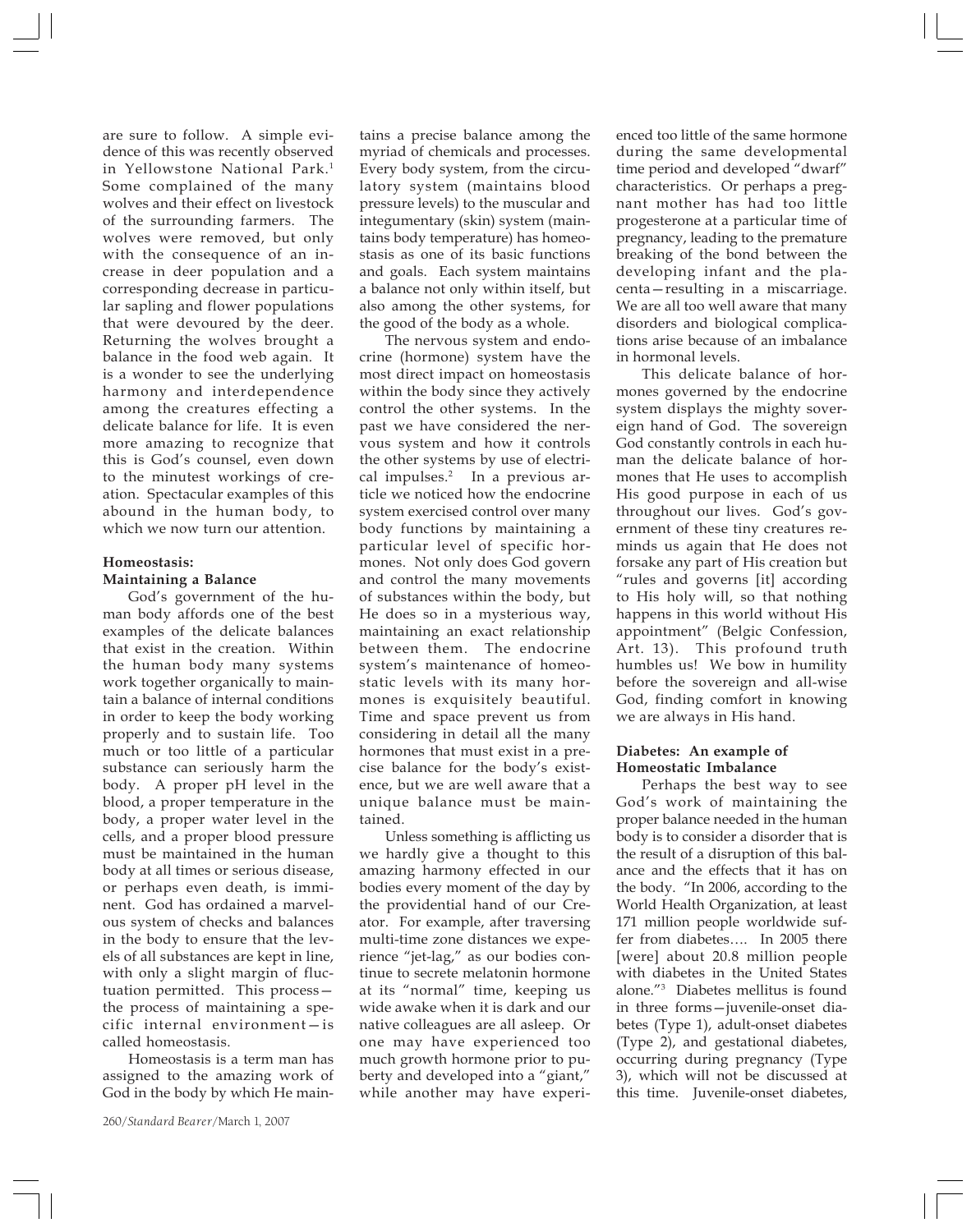usually diagnosed before the age of 20, is the most serious of the three types, but is the least common, accounting for approximately 10% of all the cases. Adult-onset diabetes is the most prevalent form of diabetes mellitus, afflicting generally those over the age of 40. However, it is being diagnosed in younger and younger people who are obese. Type 2 diabetes has been the focus of news media in recent years, as it is becoming apparent that North Americans are generally overweight and higher candidates to develop Type 2 diabetes.

The endocrine system maintains a delicate balance of sugar levels in the blood. Sugar is needed by all cells of the body for their basic source of energy. Body cells, however, need to be "instructed" or "commanded" to take the sugar inside the cell. In the wisdom of God, cells have receptor molecules (like key locks on a door) on their surface that can be commanded (unlocked) to receive the sugar as its fuel by hormone molecules (the keys to the lock). The hormone insulin is the key that unlocks human cells to allow the necessary fuel (sugar) to enter into the cell. It then can be burned, thereby fueling the cell for its functions. After one eats a meal, the food will be digested and the carbohydrates in the meal will be converted to a basic sugar form and will enter the bloodstream. The pancreas, responding to these higher sugar levels in the blood, secretes the insulin hormone molecules into the bloodstream. The insulin molecules make contact with the cells of the body and bind to the receptors on the walls of the cells, unlocking the cells so that the sugar can be taken into the cells. As sugar is taken in by the cells, the blood sugar levels drop, decreasing the need for insulin hormone molecules to be present in the blood to "unlock" the cells. The pancreas responds accordingly, by reducing insulin secretions. Thus, homeostasis is maintained. By a

complex and intricate work, the blood-sugar levels are kept at a constant level.

In the case of juvenile-onset diabetes (Type 1), the body does not produce sufficient insulin. It is believed that the cells from the pancreas that produce insulin are destroyed "possibly by the attack of the body's own immune system or by virus infection."4 With no key to unlock the body's cells, the cells do not take up the sugar as their fuel. The blood-sugar levels are high and can be detected with a blood test or with a urine test, which will show high sugar levels. Without treatment, a person with Type 1 diabetes will not metabolize the sugar in his diet, and consequently will not be able to get energized from his food. Without treatment, this afflicted person could eventually pass into a coma or die. The main form of treatment for Type 1 diabetes is insulin injections. Insulin has in the past been extracted from pigs and cows and injected into the diabetic daily. Today, much human insulin is produced from genetically engineered bacteria.

In the case of adult-onset diabetes (Type 2), the body produces plenty of insulin. The problem is not with a lack of insulin, but with the receptors on the cells. The problem seems to be that either the cells do not have enough receptors to detect the insulin, or the receptors are not working properly. Thus, the cells are not able to take in the necessary fuel for its use. It would be analogous either to having damaged locks that will not receive the key, or to not having any keyholes on the locks. "Interestingly, the number of insulin receptors [locks, JM] on cells can be changed by gaining or losing body weight; the more body fat a person carries, the fewer insulin receptors there will be on his or her cells. This explains why… weight reduction is such effective therapy."5 Whereas in Type I diabetes there is no "key"(insulin), in

Type 2 diabetes there is a "key" but a damaged "lock"(receptors). In either case the cell cannot be opened to receive necessary fuel. So, as with juvenile-onset diabetes, adult-onset diabetes is a disorder in which there are high sugar levels in the blood – sugar that cannot be taken into the cells that desperately need it.

Diabetes, whether Type 1 or Type 2, has many side effects related to the high sugar levels in the blood. Cataracts form in the eyes as excess sugar molecules pile up and form long chains that are deposited in the lens of the eye clouding it. Sugar molecules also damage tiny blood vessels in the retina of the eye (diabetic retinopathy), by reducing the blood flow and oxygen supply to the retina – damaging its ability to receive stimuli—leading to blindness. In a similar way, the tiny blood vessels in the kidneys are damaged by high sugar levels, affecting its ability to filter the blood properly (diabetic nephropathy)—potentially leading to kidney failure. Research indicates that diabetics may develop accumulation of fatty deposits in blood vessels—reducing blood flow and increasing the potential for strokes and coronary heart disease—sooner and more severely than others. Also, because of reduced blood flow, diabetics

1. Robbins, Jim. "Lessons from the WOLF." *Scientific American*. June 2004, pp. 76-81.

2. See *Standard Bearer*. Volume 79 (January 1, 2003; February 1, 2003; March 1, 2003).

3. West, David. "80 Years of Insulin" *YES Magazine: Canada's Science Magazine for Kids.* Nov/Dec 2001; pp. 10-11. Found on the Internet at: www.http://0discoverer. prod.sirs.com.elibrary.mel.org/disco web/disco/do/article?urn=urn%3A

4. "Diabetes." McGraw-Hill Encyclopedia of Science and Technology, 1982; p. 154.

5. Ibid.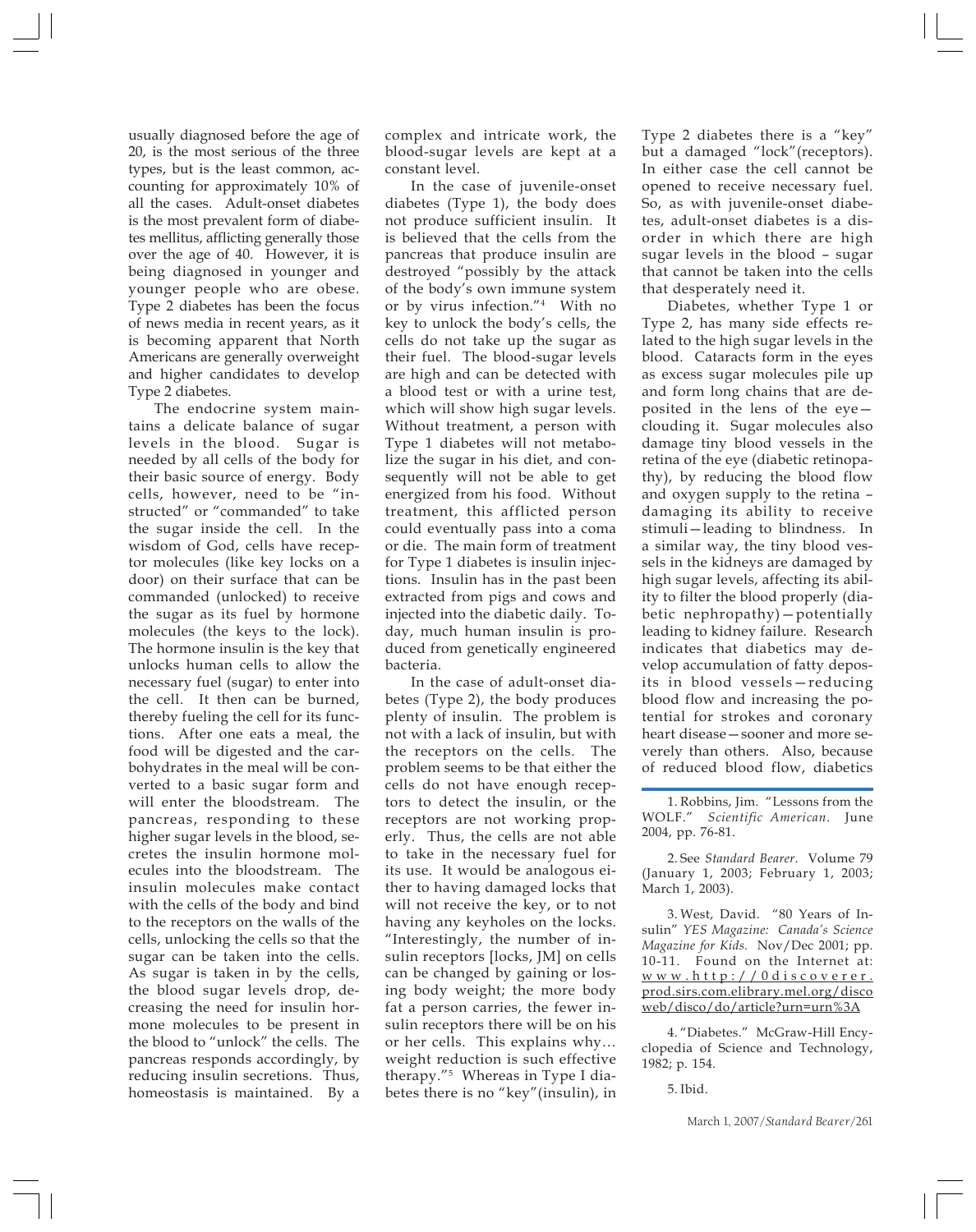experience a lack of circulation in their extremities and, in extreme cases, may suffer from gangrene, ulcers, and other infections. The afflictions related to diabetes are legion and greatly affect the lives of those who suffer from this disorder. Let us remember to pray for God's people who suffer with various afflictions.

We ought to mention here in passing that disorders such as diabetes remind us again of the consequences of sin. The Fall of Adam, our head, has led to God's curse upon the creation—including our bodies. Though our bodies are an amazing marvel of creation, we readily acknowledge that they have many weaknesses and frailties due to the curse. The creation groans and travails because of the burden of that curse, and so do we. When we consider the grievous effects diabetes has on the health and day-today routines of our loved ones, we are reminded of the consequences of sin and that we are of the earth, earthy. Yet, this does not discourage us. In these afflictions God causes us to depend on Him, that we may more rightly know Him. For ultimately in Christ we endure and are set free from sin, death, and disease. We have this freedom now in principle, yet we await the full reality when we shall enjoy heavenly bliss free from sin and the consequences of sin. Thanks be to God for His unspeakable gift!

#### **Delicate Balance in Our Lives**

As we've noted, and as can be seen from the preceding example, our physical life is truly moment by moment existing in a fragile balance, sustained only by the word of God's power. It is certainly true that every illness or disease is ulti-

*News From Our Churches Mr. Benjamin Wigger*

*Mr. Wigger is a member of the Protestant Reformed Church of Hudsonville, Michigan.*

262/*Standard Bearer*/March 1, 2007

mately a homeostatic imbalance. What a marvel that for many of us the norm is a life with limited disease or disorders. When we consider the complicated delicate balances that must be maintained in our body every day, we marvel that, for example, a baby is born healthy and all is working well. Truly we are fearfully and wonderfully made! Truly we are upheld by the sovereign hand of the mighty God!

As good stewards of God's creation—His temple—we certainly take interest in the delicate balance in our bodies and labor to ensure that it is maintained. We watch our sugar levels, monitor our blood pressure, or examine our cholesterol levels. As diligent as we are to keep our physical levels in check and in balance, so we should labor so that all things in our life are balanced. Scripture indicates that to us often, when it teaches us: "Labor not for the meat which perisheth, but for that meat which endureth unto everlasting life" (John 6:27a), or "For bodily exercise profiteth little: but godliness is profitable unto all things" (I Tim. 4:8a). Just as all homeostatic imbalances lead to physical disruption in the body, so too improper setting of priorities and imbalances of activities in our busy lives leads to spiritual disruptions—we grow spiritually weaker when we seek for the physical rather than the spiritual. All of this reminds us to strive to keep our lives in a proper spiritual balance.

Finally, the delicate balances we observe in our physical bodies draw our attention to the will of God for us in our lives. God has promised to give us what we need,

not according to *our* standards or *our* measuring rods, but according to *His* will and good pleasure. God controls all the events of our lives and, in doing so, maintains just the proper *balance* for us. Everything comes in the correct amount and at the correct time in our lives. "To every thing there is a season, and a time to every purpose under the heaven: … [God] hath made every thing beautiful in his time" (Eccl. 3:1, 11). There may be times in our lives when we feel things are hopelessly imbalanced. For example, we may feel that we are receiving far too little of a particular blessing or far too much of a certain affliction. But we must humbly acknowledge that as God maintains a proper and delicate balance within our bodies, so much the more will He care for us spiritually. We do not sit in our homes fretting, wringing our hands in fear, worrying what may go wrong at any given second during the multitude of tasks carried out within our bodies. Neither may we fear God's work in the other areas of our lives. Everything that happens to us is part of the delicate balance ordained by God to equip us for our lives here below and ultimately for our life in glory. "I know that, whatsoever God doeth, it shall be for ever: nothing can be put to it, nor anything taken from it: and God doeth it, that men should fear before him" (Eccl. 3:14). May we stand in awe of God, humbly confessing that we are not in control, but rather, that God is in sovereign control. In this knowledge may we rest assured that His way is wise and good. We give God our thanks always and in all things, knowing that our lives are in His hand.

January 28. These worship services are under the sponsorship of our denomination's Domestic Mission Committee and will be under the supervision of the Edgerton, MN PRC.

#### **Mission Activities**

Worship services for the newly<br>organized Heritage PR Fel-<br>lowship of Sioux Falls, S.D. wore lowship of Sioux Falls, S.D. were held for the first time on Sunday,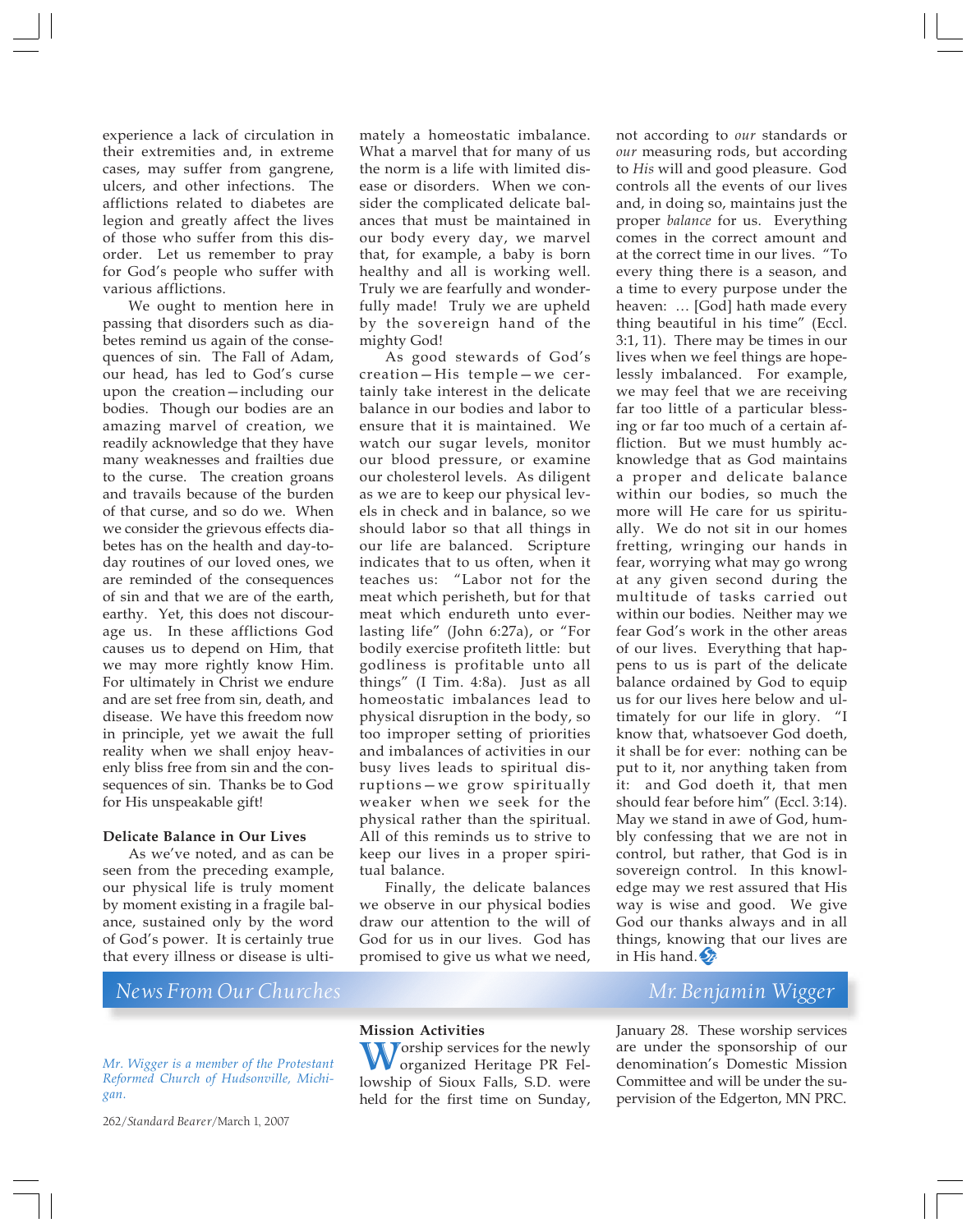Sunday morning Rev. R. Kleyn, pastor of the Trinity PRC in Hudsonville, MI, led the first service, preaching on I Thessalonians 1:5-10, "Sounding Out the Word," emphasizing that for local evangelism to be effective we need faithful preaching and then active witnessing. Paul preached, and the saints in Thessalonica "sounded out" or "echoed" what he preached by what they said and how they lived.

Sunday evening Rev. D. Overway, pastor of the Doon, IA PRC, preached for the Fellowship on the promise of Christ in Matthew 28: "Lo, I am with you always, even unto the end of the world," emphasizing that in the work of missions, Christ goes with us.

As you can imagine, January 28 was a very exciting day for the 25 plus members of the Fellowship. They have great hopes and have been very busy putting things in place for the worship services to begin and for the Spronks to have a place to live.

The Fellowship's worship services are held each Lord's Day at 9:30 A.M. and 4:00 P.M. in the Ambassador Conference Room of the Holiday Inn at 8th and Main in downtown Sioux Falls. Our denomination's DMC has rented a home at 4402 E. 3rd St. in Sioux Falls for Candidate Spronk and his family. The goal of the DMC is to have a work established enough that by the time synod meets this June they can recommend calling a full-time missionary to work in Sioux Falls. Continue to pray for Candidate Spronk and the Fellowship that our heavenly Father may continue to bless and prosper the work there according to His will. If you want more information regarding the work in Sioux Falls, go to their website at <u>www.reformed</u> siouxfalls.org.

On January 26 Rev. G. Eriks, representing the Contact Committee of our churches, and Rev. R. VanOverloop, representing our Domestic Mission Committee, traveled to Northern Ireland to visit with the members of the Covenant PRC in Ballymena, NI; their pastor, Rev. A. Stewart; and their Council. The weeklong visit gave the men opportunity to conduct church visitation, as well as fulfill a mandate of Synod 2006 to investigate the possibility of further mission work by our churches in the British Isles, along with the possibility of establishing a sister-church relationship with the PRCA. Tuesday evening, January 30, Rev. Eriks spoke in Limerick, in the Republic of Ireland, on "Antithetical Living in an Age of Covetousness," and on Wednesday Rev. VanOverloop led a mid-week Bible study at the manse. On Friday the emissaries were able to enjoy a congregational dinner at the Leighinmohr Hotel in Ballymena, followed by a night of Go-Karting at Raceview Karting Saturday evening.

A word of thanks was extended to the members of the Southwest PRC in Grandville, MI who volunteered a week of hard labor at the newly acquired church building of our Pittsburgh Mission in late January. These volunteers were able not only to build two rooms in the church basement, but also to do major repair work to electrical and plumbing systems of the church and to paint several walls. This has saved the Pittsburgh Fellowship much time and expense in their building project.

#### **Congregation Activities**

**The Council of the Georgetown<br>PRC in Hudsonville, MI re-**<br>contly placed in the mailbox of cently placed, in the mailbox of each of their members, a survey concerning the building of a Youth Building, to help determine the overall interest of the congregation in such a project.

Georgetown's Consistory also recently adopted a new policy of welcoming new members into their congregation. On the Sunday morning in which the new members' membership is announced, they will be asked to follow the pastor out of the sanctuary at the

conclusion of the service and stand next to him to receive the congregation's greetings. The elders believe this will help the congregation become acquainted with the new members, and the new members to meet the congregation.

A special combined congregational meeting/grade school association meeting was held January 16 at the South Holland, IL PRC. At this meeting both the South Holland congregation and South Holland school association voted overwhelmingly to approve proposals from their Council and School Board to proceed with the sale of their church and parsonage and grade school to the Power and Light Evangelistic Church of Roseland, IL.

#### **Young People's Activities**

The Young People of the<br>Wingham, Ontario PRC were<br>invited by their pester Rev. M. invited by their pastor, Rev. M. DeVries, to meet at the parsonage recently for a special discussion on the topic of "War and Loving One's Enemy."

The Federation Board of the Young People's societies sponsored a PRYP Convention Basketball Night Saturday, January 20 at Covenant Christian High School in Grand Rapids, MI. At 4:00 P.M. the Junior Varsity basketball team of Covenant played the basketball team from Heritage Christian High School in South Holland, IL, followed by a game of alumni players from Covenant teams of the past.

#### **Minister Activities**

**Rev.** Allen and Crysta Brummel,<br>of the South Holland, IL PRC,<br>were blossed, with a daughter were blessed with a daughter, Joanna Mae, Saturday, January 6. Joanna was 4 pounds, 9 ounces at birth and was 7 weeks early. She was hospitalized for a time, in NICU, but is making steady progress, for which we are thankful to God.

 Rev. Dick has declined the call he received from Doon to become missionary to the Philippines.**SE**